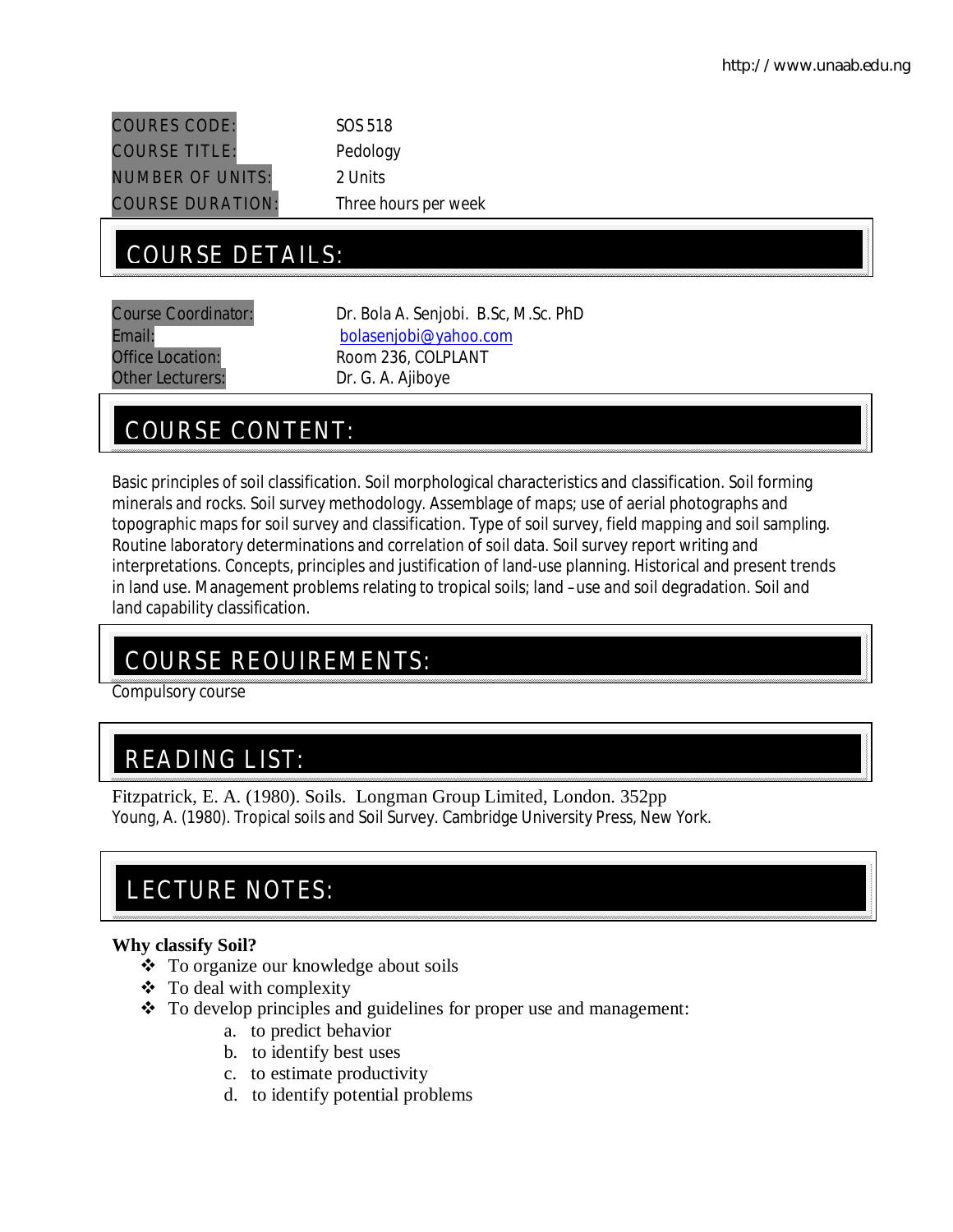- To facilitate easier transfer of information and technology
- $\cdot \cdot$  To provide a basis for research and experimentation
- $\cdot \cdot$  To understand relationships among individuals of the population
- $\cdot \cdot$  To provide an organizational chart or map of the world of soils as we perceive it the soil survey

### **Basic principles of classification**

- Classification is the grouping of objects into classes or groups on the basis of similarities or differences in their common properties.
- Individual objects make up a population.
- A class is a group of individual or other classes similar in selected properties and distinguished from all other classes of the same population by differences in these properties.
- $\cdot$  In any system of classification, those groups about which the greatest number of things can be stated for the chosen objective are generally the best and the most useful classification groupings.

#### **Key concepts of classification**

- Types of objects
	- $\triangleright$  Individuals
	- $\triangleright$  Populations
	- $\triangleright$  Sub-populations (strata)
- Issues regarding classes
	- Existence of **modal** ('typical') individuals
	- Measures of **similarity** in **state space**
	- Measures of **compactness** of classes
- Types of characteristics
	- **Differentiating**: used to defined classes
	- Accessory: consistently associated with a class;
	- **co-variant** with differentiating characteristics

**Accidental**: not associated with the classes

# **Attributes of a good differentiating characteristics**

- $\Box$  Is important for the objective of classification
- $\Box$  Carry the greatest possible co-varying or accessory characteristics that are also important for the objective of classification.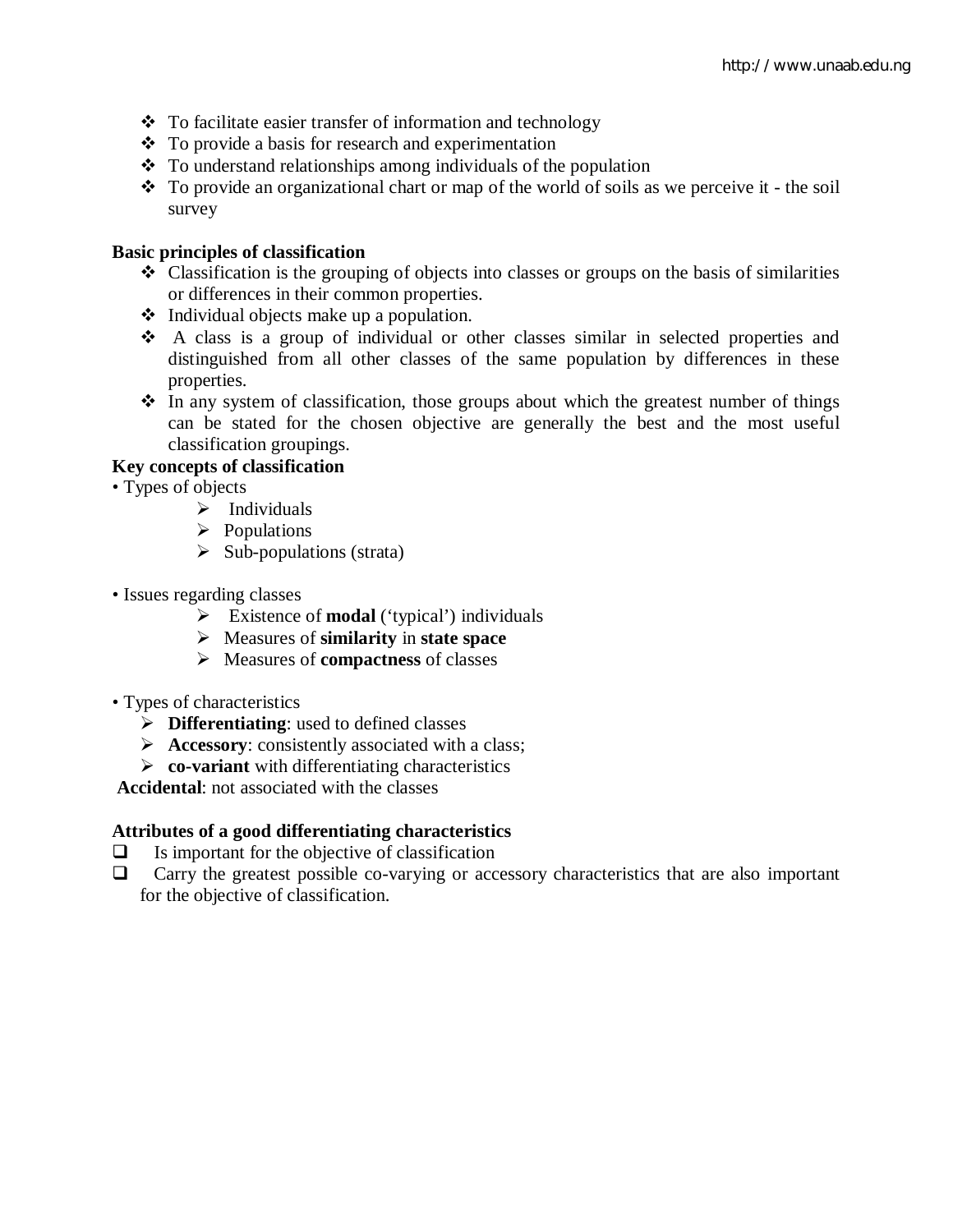

# **Principles of differentiation as they affect classes**

- $\triangle$  A differentiating characteristic must be important for the objective.
- A differentiating characteristic must be a property of the things classified or a direct interpretation for the objective.
- The differentiating characteristics should carry as many accessory properties as possible for the objective.
- $\cdot \cdot$  The class interval of a differentiating characteristic must provide classes homogenous for the objective.

# **Principles of differentiation as they affect relationship among categories**

- $\triangleright$  Differentiating characteristics must classify all individuals in any single population (Nikiforrof principle of wholeness of taxonomic categories).
- $\triangleright$  Greatly different "kingdoms" require different differentiating characteristics at the same level of abstraction.
- $\triangleright$  All classes of the same category of a single population should be based on the same characteristic.
- $\triangleright$  A differentiating characteristic in one category must not separate like things in a lower category.

# **What is different about soils?**

- There is really no soil '**individual**' as a self-standing object.
- The emphasis in soil is on defining **mappable** classes

Rather than on optimal classification of individuals.

# ■ There is no true **inheritance** or genetics as it is understood in biology

# **Concept of the pedon as a discrete object within the soil continuum (Soil individuals)**

- The major difficulty in defining soil individuals or basic entities follows from the existence of soil as a continuum.
- The term **pedon** has been proposed as a collective noun for a small basic soil unit that can be regarded as the basic soil entities or soil individual.
- $\bullet$  A pedon consists of a small volume of soil which includes the full solum and the upper part of the unconsolidated Parent material. It is usually less than two metres (2m) in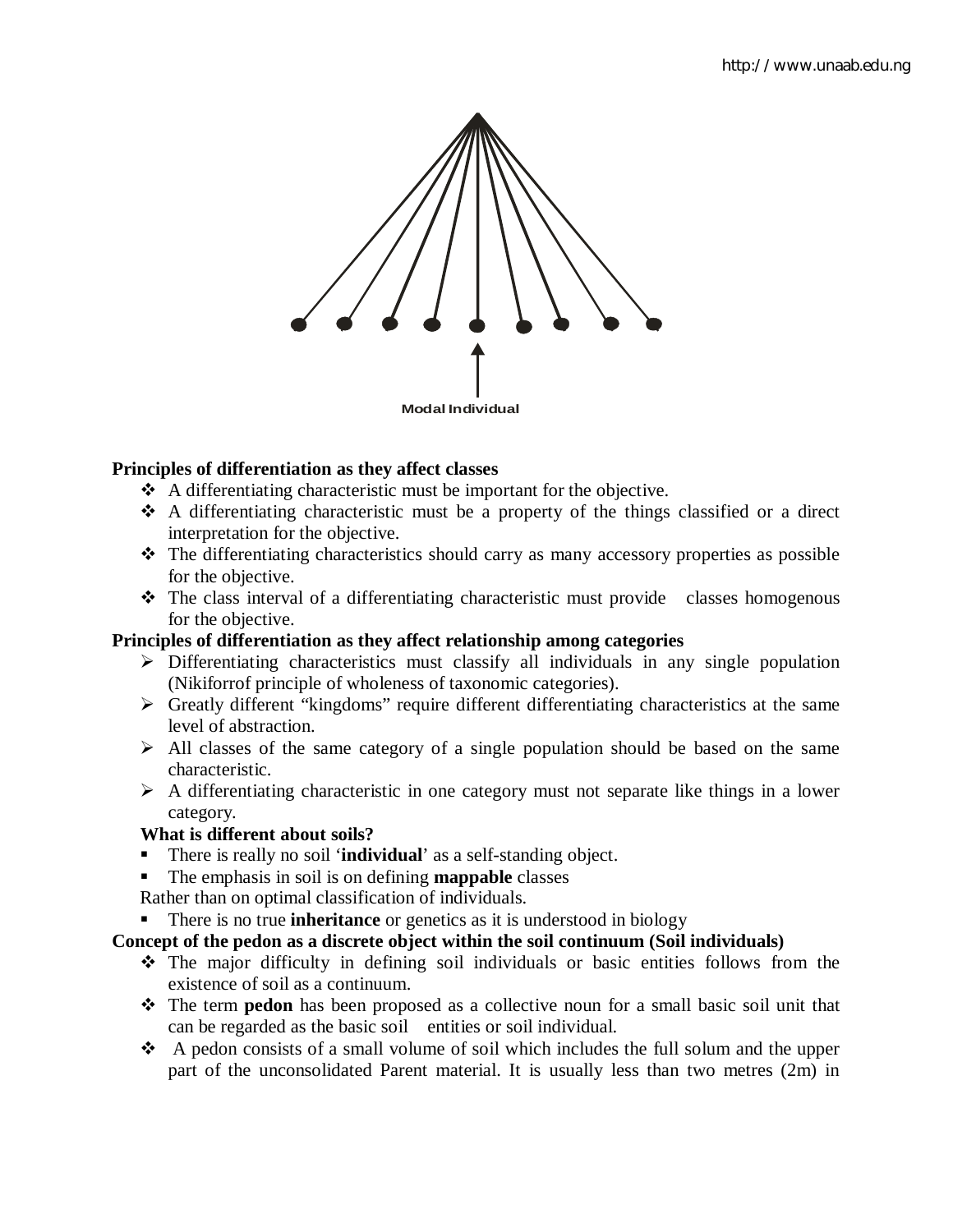depth, and has a lateral cross-section that is roughly circular or hexagonal in shape and between  $1 \text{ m}^2$  and  $10 \text{ m}^2$  in area.

# **Source of criteria for soil classification.**

- Different classification system uses different criteria
- For most part, the criteria used to classify soil are those that can be observed or determined rapidly by simple tests on the field.

Marbut (1932) proposed the following properties for differentiating soils at the level of soil type:-

- $\Box$  Number of horizons in the profile
- $\Box$  Colour of various horizons with special emphasis on the surface one or two
- $\Box$  Texture of each horizon
- $\Box$  Structure of the horizons
- $\Box$  Relative arrangement of horizons
- $\Box$  Thickness of horizons
- $\Box$  Thickness of the true soil (profile) Chemical composition of horizons
- $\Box$  Character of the soil material [alluvial, loess, sand]
- $\Box$  Geology of the soil material [parent material] In addition to the above the USDA make use of:
- ❖ Soil Moisture Regimes
- ❖ Soil Temperature Regimes

# **Attributes of a good soil taxonomic system:**

- Definition of a class or taxon should carry as nearly as possible the same meaning to each user
- Should be a multi-categoric system (hierarchical)
- **If** lower levels narrowly defined large number of differentiating characteristics
- higher levels broadly defined few soil properties are used to differentiate
- Classes or taxa should be concepts of real bodies of soil that exist in nature
- $\triangleleft$  Must be capable of providing for all the soils observed in a landscape
- Differentiating characteristics should be properties that are observable in the field or quantitatively measured by reliable techniques
- $\hat{\cdot}$  The system should be capable of modification to incorporate new knowledge with a minimum of disturbance
- $\hat{\mathbf{v}}$  The criteria used should keep undisturbed and cultivated soils in the same taxa.

# **Major ways of classifying soils**

There are various ways to organize a soil classification. A major distinction is between **natural** and **technical** approaches:

**Natural** soil classifications group soils by some intrinsic property, behaviour, or genesis of the soils themselves, without reference to use.

*•* **Technical** soil classifications group soils by some properties or functions that relate directly to a proposed use or group of uses.

# **Natural classifications:**

*•* Group by **ecologic region**, e.g. "prarie soils", "boreal soils". Geographically-compact but may have diverse properties and function.

*•*Group by **presumed genesis**, i.e. the development pathway of the soil profile. These are called **genetic** soil classifications. The soil individual is considered as a natural body with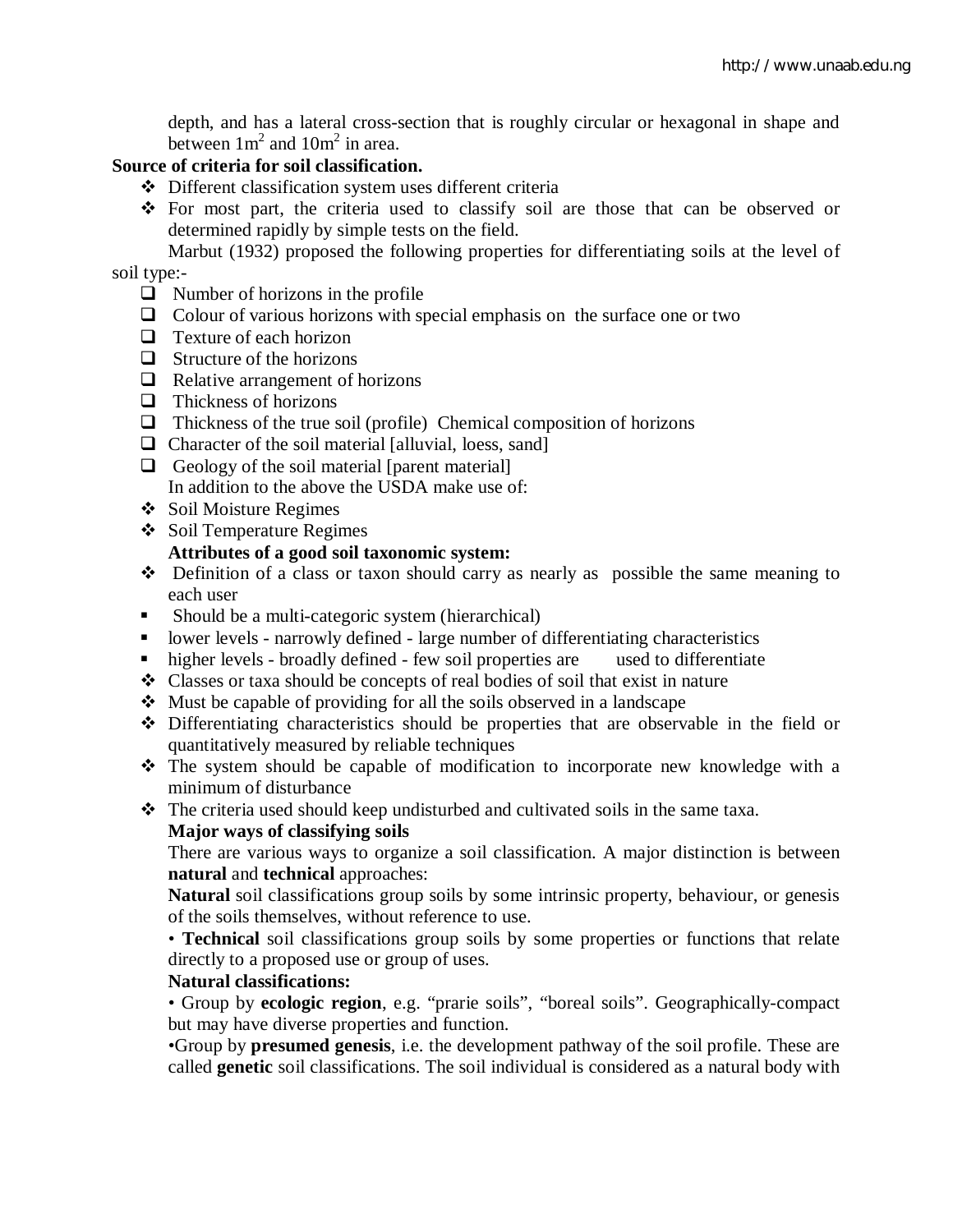its own history and ecology. This depends on the interpretation of landscape and soil genesis.

Group by **similar properties**, working **bottom-up** from a set of individuals, to a set of classes, and then grouping the classes into super-classes. This can be done by:

- **–** Subjective judgment of the classifier
- **–** Numerical classification, usually multivariate

#### **Technical classifications:**

- *Land* Suitability Evaluation (FAO )
- Land Capability Classification(USDA )
- Fertility Capability Classification (FCC)
- Engineering group
- Hydrologic response

#### **SOIL PROFILE AND HORIZONS: A Source of criteria for soil classification.**

Cunningham/Saigo, Environmental Science, A Global Concern, 5th ed. @ 1999 The McGraw-Hill Companies, Inc. All rights reserved.

# Soil profile showing possible soil horizons.



**MASTER HORIZONS** 

Horizontal layers of soil called horizons can be described by their different morphological characteristics. Capital letters designate master horizons, which are further subdivided by Arabic numerals.

#### *O Horizon*

O horizon is an organic horizon. It is a surface layer characterized by accumulation of organic matter which may be dominated by partially decomposed or undecomposed organic material.

#### *A Horizon*

The A horizon is the uppermost mineral layer. It may lie below the O horizon. An A horizon has a high concentration of humus and it is usually regarded as an elluvial surface horizon.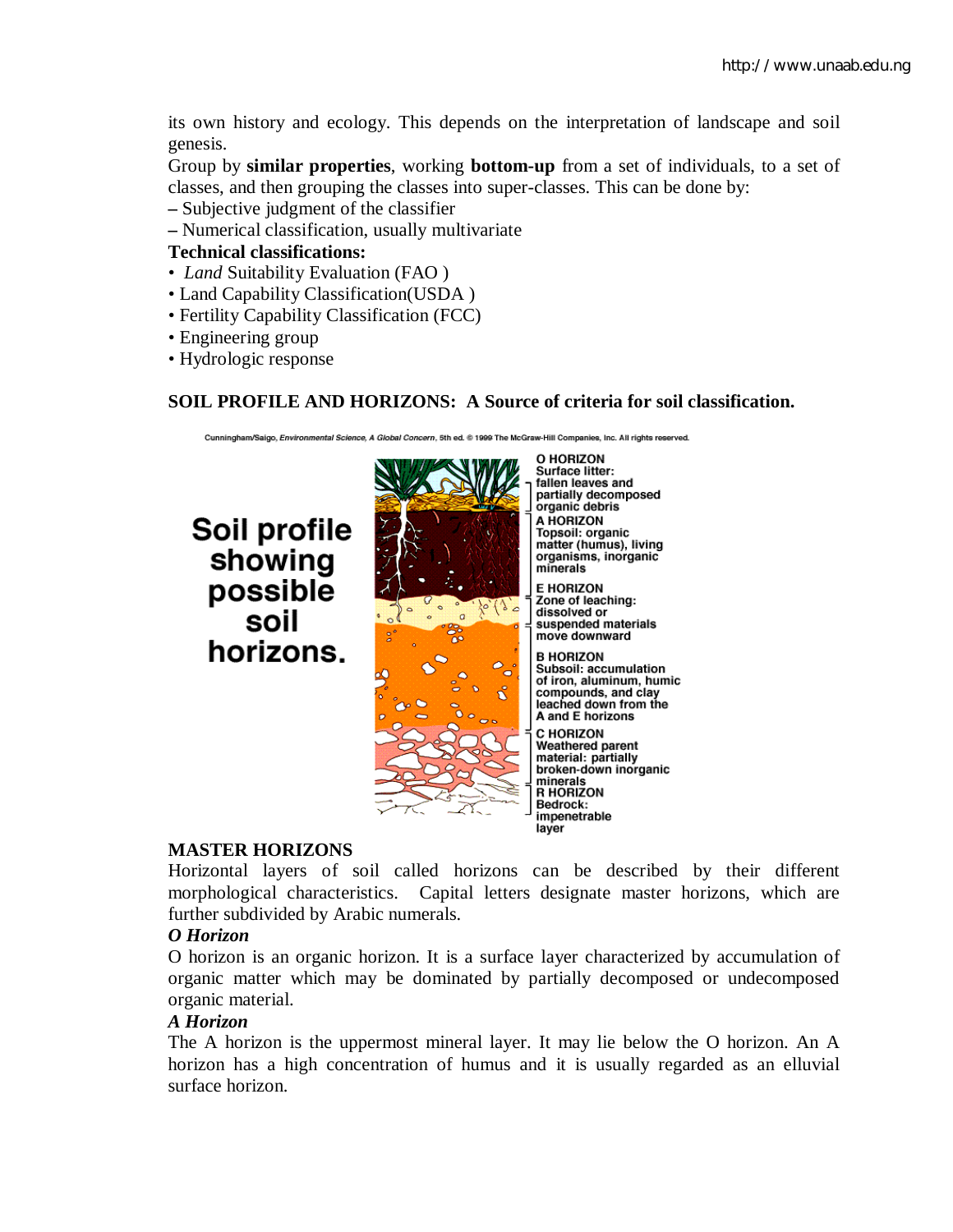# *E Horizon*

The E horizon is an elluvial surface horizon. It has experience the loss of clay, organic matter, iron and aluminum oxides with the resultant accumulation of quartz and other resistant minerals. It is also characterized by bleached appearance because of loss of materials.

#### *B Horizon*

The B horizon is a subsurface mineral horizon showing evidence of illuvial accumulation of silicate clay, iron, aluminum, gypsum, or silica; carbonate removal; residual concentration of sesquioxides and silicate clay; coating of sesquioxides, (etc.).

#### *C Horizon*

The C horizon is a layer of minimal alteration. Material may be similar to or unlike that from which the other horizons formed.

#### *R Layer*

An R layer refers to hard consolidated bedrock. The R layer is presumed to be the material from which the overlying horizons are developed. But if it is a different material from that of the overlying mantle, it is represented by IIR, indicating what is called *Lithological Discountinuity*.

#### **TRANSITIONAL HORIZONS**

Transitional horizons are dominated by properties of one master horizon but have the subordinate properties of another. These are designated by two capital letters, for example, AB, EB, BE, or BC. The first letter represents the dominant horizon characteristics.

# **SUBORDINATE DISTINCTIONS**

Master horizons are further divided by subordinate characteristics, which usually do not apply to transitional horizons. Subordinate distinctions are identified by lower-case letters, called suffix symbols.

• *a. Highly decomposed organic material. b. Buried genetic horizon. c. Concretions or nodules. d. Physical root restriction. e. Organic material of intermediate composition. f. Frozen soil. g*. *Strong gleying. h*. I*lluvial accumulation of organic matter. i*. *Slightly decomposed organic matter. k*. *accumulation of carbonates. m*. *cementation or induration, km* . Cementation by carbonates; *qm* . Cementation by silica; *sm*. Cementation by iron; *ym.* Cementation by gypsum; *kqm*. Cementation by lime and silica; and *zm*. Cementation by salts more soluble than gypsum. *n*. *Accumulation of sodium. o*. *Residual accumulation of sesquioxides p*. *Tillage or other disturbance. q*. *Accumulation of silica. r*. *Weathered or soft bedrock. s*. *illuvial accumulation of sesquioxides and organic matter. ss* . *Presence of slickensides t* . *Accumulation of silicate clay v* . *plinthite. w*. *development of color or structure. x*. *fragipan character. y*. *Accumulation of gypsum z* . *accumulation of salts more soluble than gypsum*

#### **DIAGNOSTIC HORIZONS:**

Master horizons describe a soil profile, while diagnostic horizons are used to classify soils. Whereas master horizons are based on appearance, diagnostic horizons are based on soil formation processes. There are two types of diagnostic horizons. These are surface (epipedon) and subsurface horizon (Endopedon).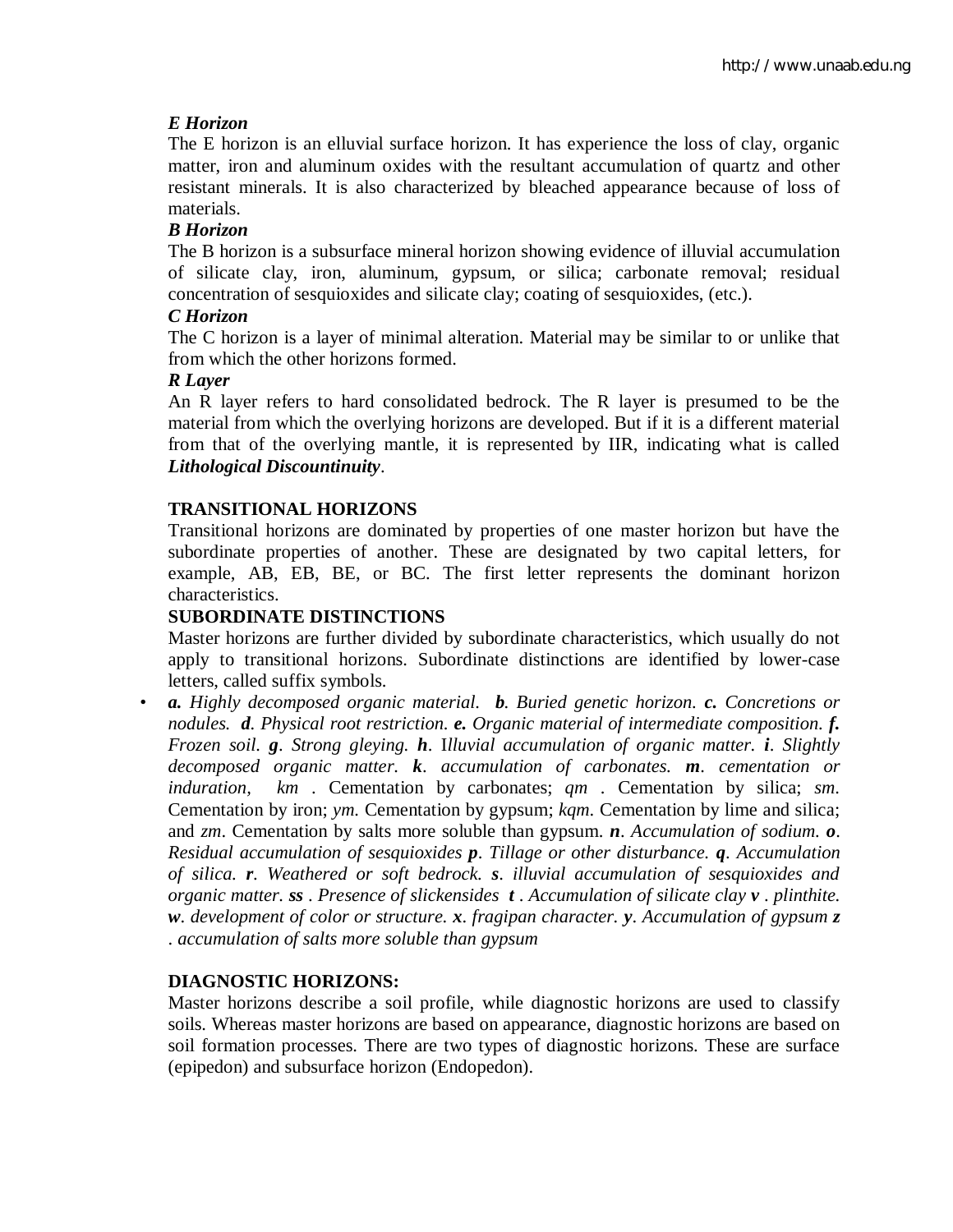### **EPIPEDONS**

An epipedon is the surface, or uppermost soil horizon. They are not synonymous to the A horizon. They may be thinner than the A horizon, or include the E or part or the entire B horizon.

#### *Histic epipedon*

This organic horizon is water saturated long enough for reduced conditions to occur unless artificially drained. It is 40 to 60 cm thick and has a low bulk density often less than 1 g cm<sup>3</sup>.

#### *Mollic epipedon*

This epipedon is a soft dark grassland soil. Its organic carbon content is 0.6 percent or more; its base saturation is 50 percent or more; It has a minimum thickness of 18 cmand contains less than 250 ppm  $P_2O_5$ .

#### *Anthropic epipedon*

While similar to the mollic epipedon, the anthropic epipedon contains greater than 250 ppm citric acid soluble  $P_2O_5$  with or without a 50 percent base saturation.

#### *Umbric epipedon*

Mollic-like in thickness, organic carbon content, color,  $P_2O_5$  content, consistence, and structure, this epipedon has less than 50 percent base saturation.

#### *Ochric epipedon*

Ochric epipedon is light in colour and low in organic matter and too thin to be any of the other five epipedons. Ochric epipedon is the most common epipedon in Nigerian soils.

#### *Plaggen epipedon*

This man-made horizon is 50 cm or more thick and has resulted from centuries of accumulation of sod, straw, and manure, for example. It commonly contains artifacts such as pottery and bricks.

#### **DIAGNOSTIC SUBSURFACE HORIZONS**

Diagnostic subsurface horizons can be categorized as weakly developed horizons, as horizons featuring an accumulation of clay, organic matter, or inorganic salts, as cemented horizons, or as strongly acidic horizons.

#### *Agric*

The agric horizon is an illuvial horizon that has formed under cultivation and contains significant amounts of illuvial silt, clay, and humus. It is usually formed after prolonged years of cultivation.

#### *Albic*

Albic (L. *albus*, white) materials are soil materials with a color that is largely determined by the color of primary sand and silt particles rather than by the color of their coatings.

### *Argillic (Bt)*

An argillic horizon is normally a subsurface horizon with a significantly higher percentage of phyllosilicate clay than the overlying soil material. It shows evidence of clay illuviation.

#### *Calcic*

The calcic horizon is an illuvial horizon in which secondary calcium carbonate or other carbonates have accumulated to a significant extent.

#### *Cambic*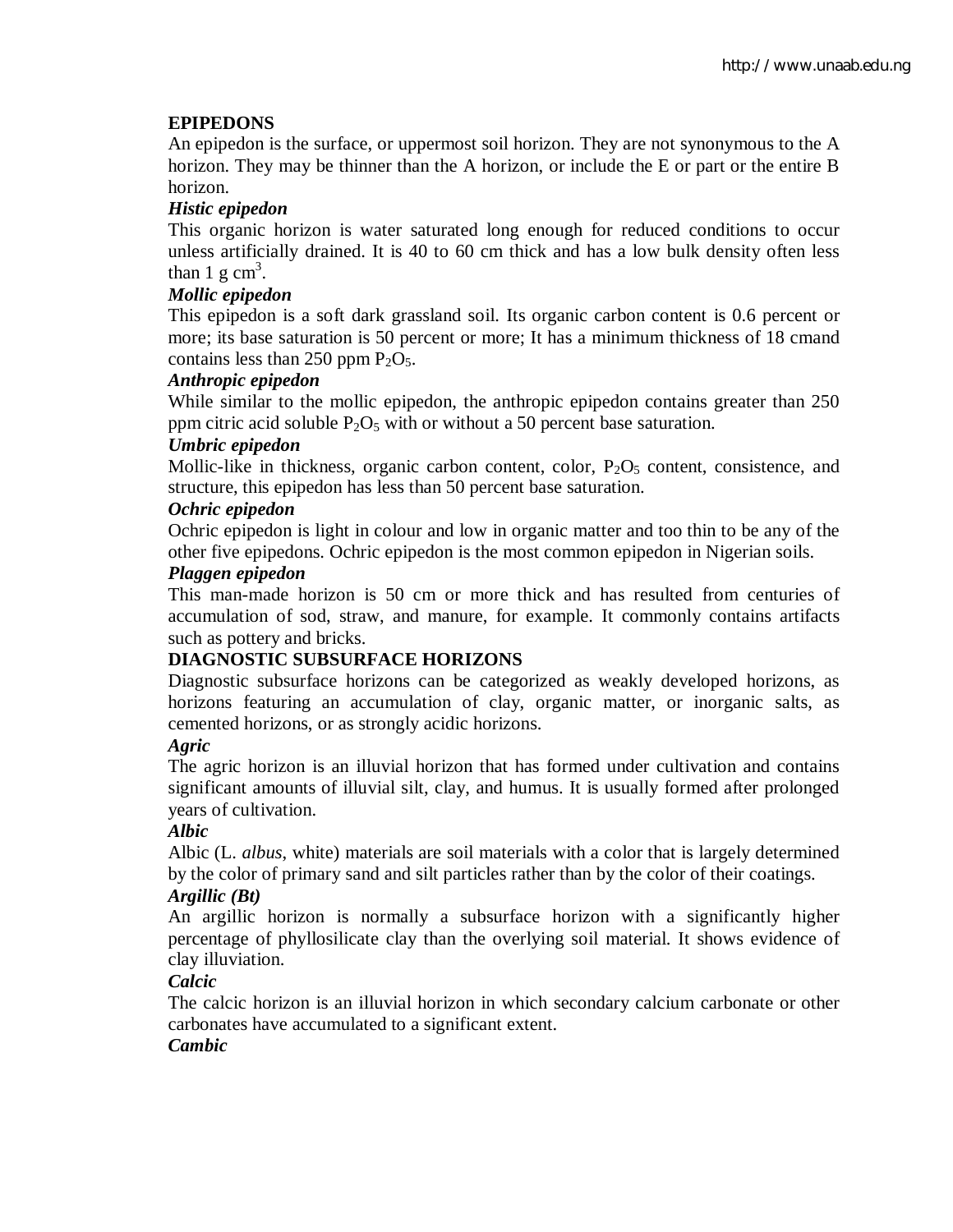This horizon shows some evidence of alterations but is very weakly developed between A and C horizons. The cambic horizon has less illuviation evidence than found in the argillic and spodic horizons.

**Gypsic (By)** accumulation of CaSO<sup>4</sup> ; 15 cm or more thick 5% or more calcium sulfate.

**Glossic (B/E)** consists of an eluvial part (E - albic) and an illuvial part (Bt - argillic, or Bto- kandic or Btn-natric) sometimes referred to as tounging

**Kandic (Bto)** - fine textured subsurface horizon that has evidence of clay translocation and is composed mostly of low activity clays (low CEC and ECEC). The CEC (by the 1N  $NH<sub>4</sub>OAC$  method at  $pH=7$ ) is 16 cmol(+) or less per kg of clay and the ECEC (by the basic cations displaced by ammonium plus KCl extractable aluminum methods) is 12  $cmol(+)$  or less per kg of clay.

Natric (Btn) - meets all the requirements of the argillic horizon and, in addition, has: a. either prismatic or columnar structure b. either (1) an exchangeable sodium percentage of 15 percent or more or (2) a sodium adsorption ratio (SAR) of 13 or more.

**Oxic (Bo)** - highly weathered horizon that consists of oxides of iron and aluminum, 1:1 clays and resistant minerals such as quartz. It has a thickness of 30 cm or more; less than 10 percent weatherable minerals; low CEC ( $\leq$  16 cmol(+) per kg of clay

**Salic** (Bz) soluble salt accumulation - salts more soluble than gypsum 15 cm or more thick  $EC \geq 30$ dS/m in a 1:1 soil water extract

**Spodic (Bs or Bhs)** - illuvial accumulations of sesquioxides and/or organic matter composed of spodic materials.

#### **Other Diagnostic Soil Features**

**Abrupt textural change**. Ochric or Albic overlies an argillic considerable increase in clay over a short distance in the profile usually double the clay content within a vertical distance of 7.5 cm

**Glacic - (Bf)**. Ice in the form of ice lenses or wedges.

**Lamellae - (Bt or Bw)**. Number of clay-enriched layers separated by coarser textured layers illuvial horizon less than 7.5 cm thick horizontal bands contain an accumulation of oriented clay bridging sand grains lamellae occur in a vertical series of two or more; each lamellae has an overlying eluvial.

**Lithologic discontinuity**. (Numerical prefix; e.g. 2Bt1) change in parent material geologic process rather than pedogenic possibly indicated by abrupt textural change, contrasting particle sizes, stone lines, mineral composition or orientation of rocks.

**Plinthite - (Bv).** Humus poor, iron-rich, ironstone hardpan hardens irreversibly after being exposed to repeated wetting and drying in place begins as soft, red iron segregations (mottled appearance) due to oxidation.

**Slickensides - (Bss).** Polished or grooved clay surfaces produced by one soil mass sliding against another common in shrink-swell clays indicates vertic.

**Densic contact - (Bd or Cd)**. Boundary between soil and underlying densic material (plow pan, glacial till, etc).

**Lithic contact - (R)**. Boundary between soil and consolidated underlying material digging with hand tools is impractical.

**Paralithic contact - (Cr).** Boundary between soil and weathered bedrock underlying material can be dug with hand tools.

CLIMATOLOGICAL DATA: **A Source of criteria for soil classification.**

**Soil Moisture Regimes**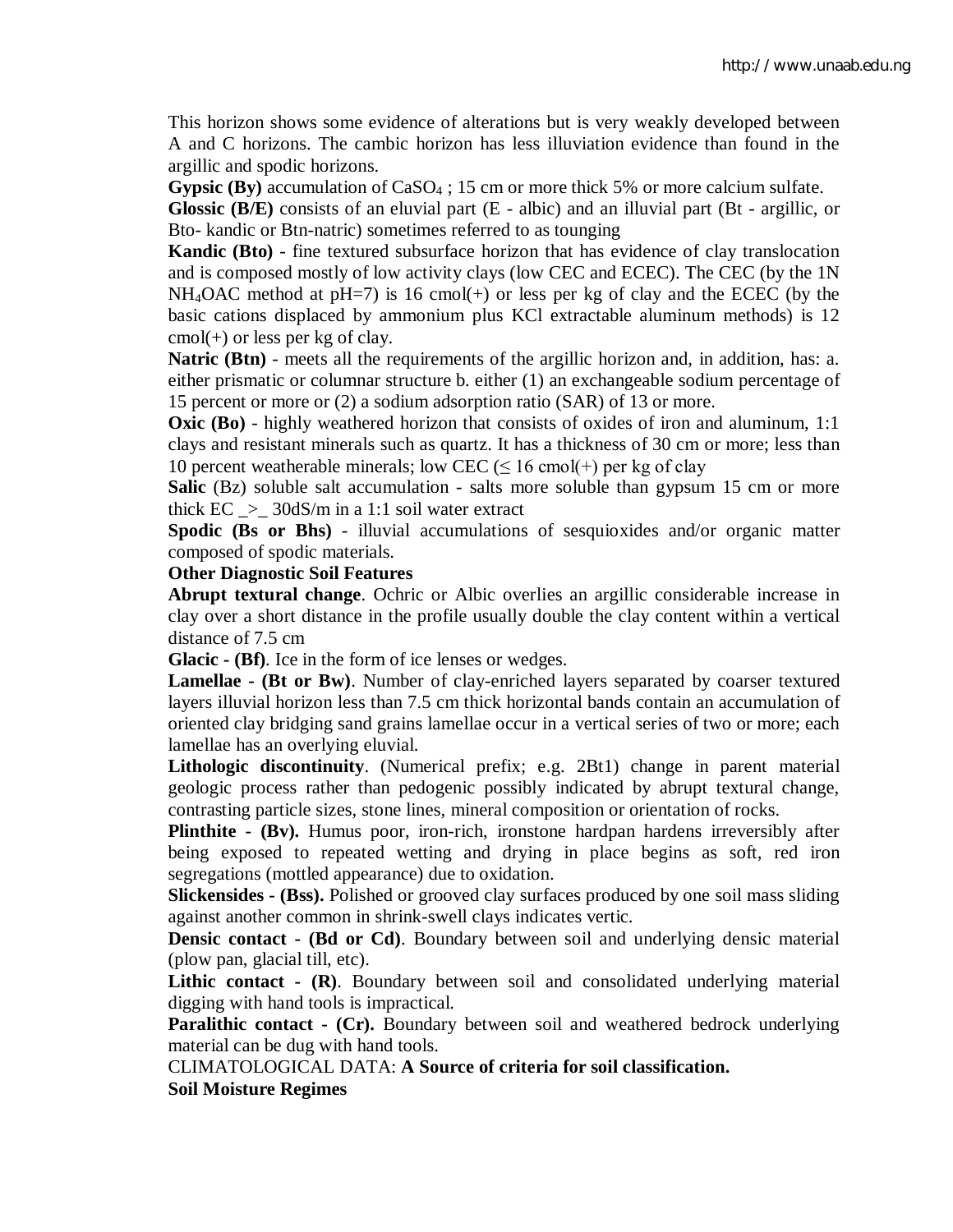The term "soil moisture regime" refers to the presence or absence either of ground water or of water held at a tension of less than 1500 kPa in the soil or in specific horizons during periods of the year.

#### **Classes of Soil Moisture Regimes**

**Aquic moisture regime.** The aquic moisture regime is a reducing regime in a soil that is virtually free of dissolved oxygen because it is saturated by water.

**Aridic and torric moisture regimes. T**hese terms are used for the same moisture regime but in different categories of the taxonomy. In the aridic (torric) moisture regime, the moisture control section is dry in all parts for more than half of the cumulative days per year.

**Udic moisture regime.** The udic moisture regime is one in which the soil moisture control section is not dry in any part for as long as 90 cumulative days in normal years.

**Ustic moisture regime.** The ustic moisture regime is intermediate between the aridic regime and the udic regime. Its concept is one of moisture that is limited but is present at a time when conditions are suitable for plant growth.

**Xeric moisture regime.** The xeric moisture regime is the typical moisture regime in areas of Mediterranean climates, where winters are moist and cool and summers are warm and dry.

### **SOIL TEMPERATURE REGIMES**

#### **Classes of Soil Temperature Regimes**

Following is a description of the soil temperature regimes used in defining classes at various categoric levels in this taxonomy.

**Cryic (Gr.** *kryos***, coldness; meaning very cold soils).** Soils in this temperature regime have a mean annual temperature lower than  $8^{\circ}$  but do not have permafrost.

**Frigid.** A soil with a frigid temperature regime is warmer in summer than a soil with a cryic regime, but its mean annual temperature is lower than 8  $\mathrm{^{oc}}$  and the difference between mean summer and mean winter soil temperatures is more than 6  $^{oC}$ 

**Mesic.** The mean annual soil temperature is 8  $^{oC}$  or higher but lower than 15  $^{oC}$ , and the difference between mean summer and mean winter soil temperatures is more than 6 $\mathrm{^{oc}}$ .

**Thermic.** The mean annual soil temperature is 15<sup>oC</sup> or higher but lower than 22<sup>oC</sup>, and the difference between mean summer and mean winter soil temperatures is more than 6 oC .

**Hyperthermic.** The mean annual soil temperature is 22 $\degree$  or higher, and the difference between mean summer and mean winter soil temperatures is more than 6 $\mathrm{^{oc}}$ . *ISO*

If the name of a soil temperature regime has the prefix *iso*, the mean summer and mean winter soil temperatures differ by less than 6 $\mathrm{^{oc}}$ .

#### **SOIL CLASSIFICATION**

#### **International Soil Classification Systems**

There are two major world soil classification systems. These are the United State Department of Agriculture (UDSA) taxonomic system and the World Food and Agricultural Organization (FAO) World Reference Base System (USDA, 2003; FAO, 2006). These are systems designed for universal application. They should classify any soil, and serve to **correlate** experiences on similar soils all over the world.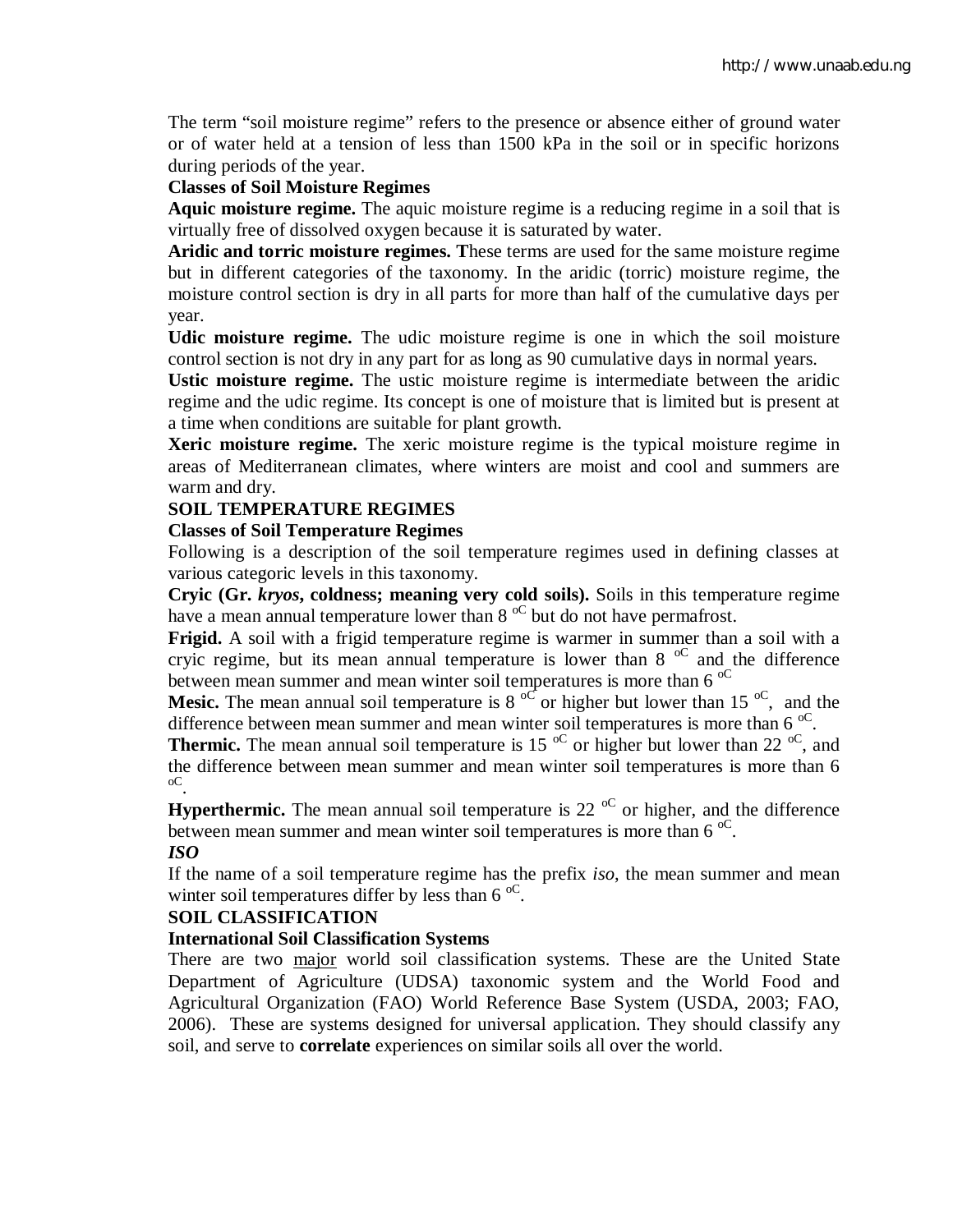# **USDA SYSTEM OF SOIL CLASSIFICATION**

The USDA classification system is a multi- categorical and hierarchical system. Thus the classes in the highest categories are divided into smaller classes in the lower one and continue to the lowest level, which is the soil series.

The USDA system comprise a hierarchy of 6 levels

- o Orders (12) (surface and subsurface diagnostic horizons)
- o Suborders (55) (Soil temperature. and moisture regimes)
- o Great group (238) (subsurface diagnostic horizon)
- o Subgroup (1243) (drainage, lithic contact, PM, clay type)
- o Family (7504) (Texture of diagnostic surface horizon)
- o Series (about 19,000) in U.S. The most common soil orders in Nigeria are Alfisols, Entisols, Inceptisols, Oxisols and Ultisols.
- $\hat{\mathbf{v}}$  The formative name for each order is usually a two or three letter prefix. The prefixes are: Alfisols = ALF, Andisols = AND, Aridisol = ID, Entisols = ENT, Gelisols = EL,  $Histosils = IST$ , Inceptisols = EPT, Mollisols = OLL, Oxisols = OX, Spodosols = OD, Ultisols =ULT, Vertisols = ERT.
- **Alfisols:** Alfisols refers to soils with either an argillic B or textural B horizon, kandic, or natric horizon and with a base saturation by sum of cation greater than 35%.
- Andisols: Form from P.M. of volcanic origin. Soil forms by rapid weathering of volcanic ash to produce poorly crystallized aluminosilicates (allophane & imogolite). Andisols are young soils (and they have high OM). In dry climates, can be susceptible to wind erosion and can have unusually low bulk densities
- **Aridisols :** Aridisols are primarily soils of the arid region occurring in area where there is no water in the soil as long as 90 consecutive days when soil temperature is greater than  $6^{\circ}C$ .
- **Entisols** : They are young soils recently developed and their main characteristic is the lack of any diagnostic horizon.
- **Gelisols:** Presence of permafrost layer within 100 cm of soil surface defines this soil class. Young soils with little profile development, Cold temperatures and frozen conditions for much of the year slow the process of soil formation. May show evidence of cryoturbation, physical disturbance of soil material caused by freezing and thawing.
- **Histosols** : These are soils with high organic matter containing between 20% to 30% organic matter within 80cm of the soil surface.
- **Inceptisols:** Soils with cambic B horizons and with textures finer than loamy fine sands
- **Mollisols:** Typically form under grasslands. They are soils with a mollic epipedon, thick humus-rich surface horizon, high % base saturation throughout profile, slightly leached and very fertile soils
- **Oxisols** : They are soils with oxic B horizon. Usually they are highly weathered and lacking minerals other than quartz, kaolinite and sesquioxides.
- **Spodosols:** *Have a spodic horizon, f*orm in humid, cool climates and occur most often in conifer forests (New England, Mich., Canada), form in acid, coarse, quartz (sandy) bearing P.M. Low fertility
- **Ultisols** : These are soils with argillic B horizons but with base saturation by sum of cation less than 35%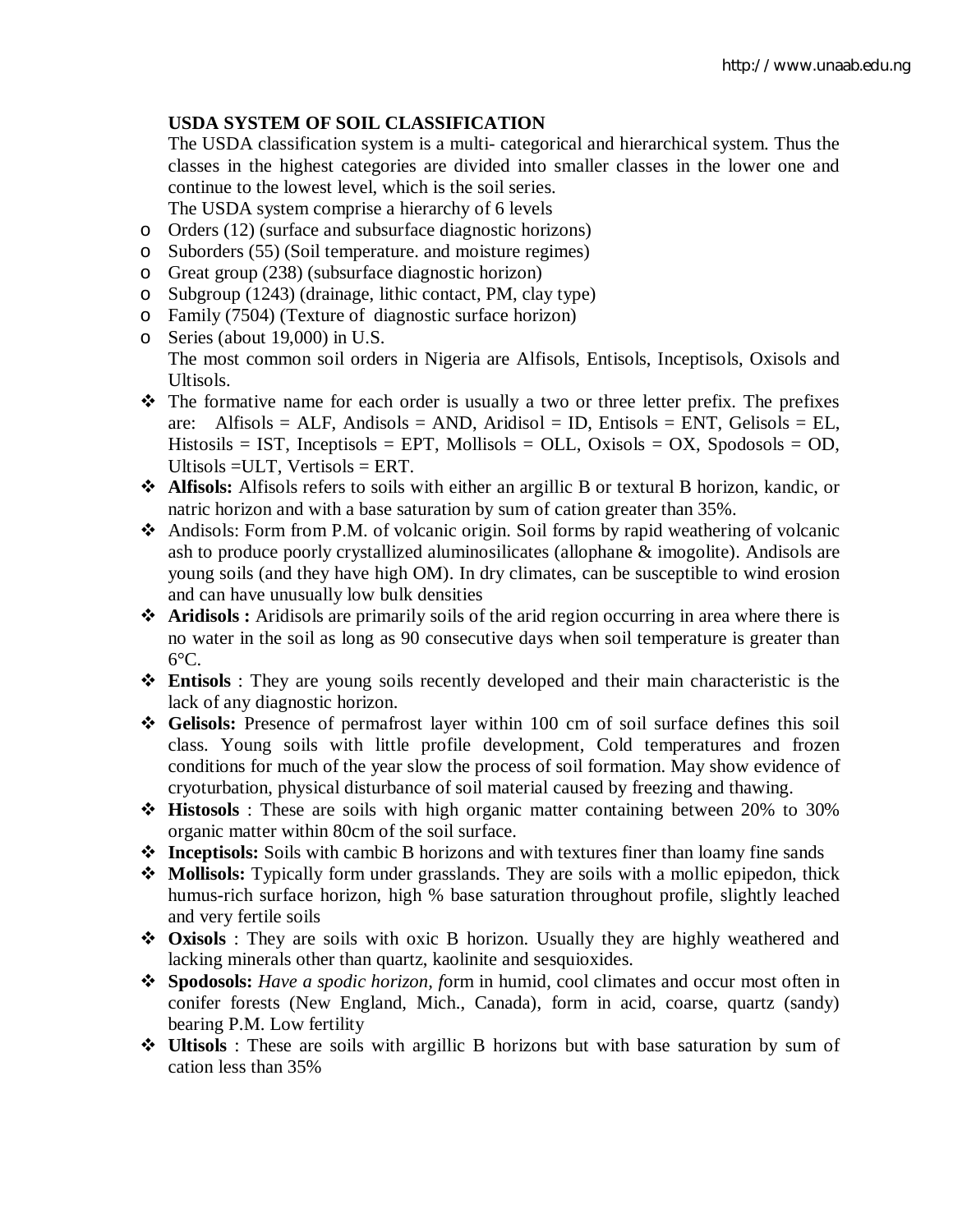**Vertisols** : Vertisols are heavy clay soils containing swelling and shrinking montmorillonite or smectite type of clay. The common feature of this soil is cracking but these cracks must be as wide as 1cm and must progress as far as 50cm depth to qualify as a true vertisol. Other noticeable features of vertisols are gilgai and slickensides.

**Sub-Order:** The sub-orders are the next categories to the soil order and are differentiated from each other within the order on basis moisture and temperature regimes, diagnostic surface horizon (epipedon), parent material, drainage and vegetation effects. Formative elements used at the sub-order level includes:  $-$  UD = udic moisture regime; UST = ustic moisture regime;  $XER = X$ eric moisture regime;  $AQU =$  aquic moisture regime,  $HUM =$ presence of humus etc. Example ustalf =  $UST + ALF$ ;  $ALF = Aff$  alfisol,  $UST = U$ stic moisture regime; Ustalf= Alfisol under ustic moisture regime.

**Great Group:** Sub orders are divided into great groups on the basis of close similarities in the kind, arrangement and degree of expression of horizon, close similarities in soil temperature and moisture regimes, similarities in the base status. regime.

Formative element used at the level of great group includes: Plinth = Plinthite,  $Cry =$ cryic temperature regime, Dur = Duripan, Natr = Natric horizon, etc. Example Plinthaqualf = PLINTH +  $AQU + ALF =$  Plinthite + Aquic moisture regime + Alfisol. Thus plinthaqualf is an alfisol under aquic moisture regime and has a plinthic horizon.

**Sub-group:** Sub-groups are sub – division of the great group. Criteria for differentiating the sub groups are:

- presence of diagnostic horizons or features
- properties that are subordinate to those used in differentiating great groups
- properties that tend towards other great groups

The sub group name is derived from the great group name to which an adjective is attached indicating the major property of the sub group;

e.g. calcic Rhodxeralf = Calcic + Rhod + Xer + Alf. Calcic = calcic horizon; Rhod = Red colour (hue  $2.5YR$  or redder); Xer = xeric moisture regime; Alf = Alfisol; Thus, calcic rhoxeralf means a red coloured alfisols having a calcic horizon under xeric moisture.

**Family:** This is a user oriented category. Thus the criteria for separation are soil properties that influence the response of soil to management and manipulation. These include:

- $\triangle$  particle size distribution
- $\div$  mineralogy of the horizon
- $\triangleleft$  temperature regime
- $\triangle$  the thickness of the soil penetrable by plant root
- $\bullet$  cation exchange capacity<br>  $\bullet$  presence of cutans
- presence of cutans
- presence of vertic property
- $\bullet$  a few other definitive soil properties.

For example **clayey calcic rhodxeralfs** means calcic rhodxeralfs with clayey soil texture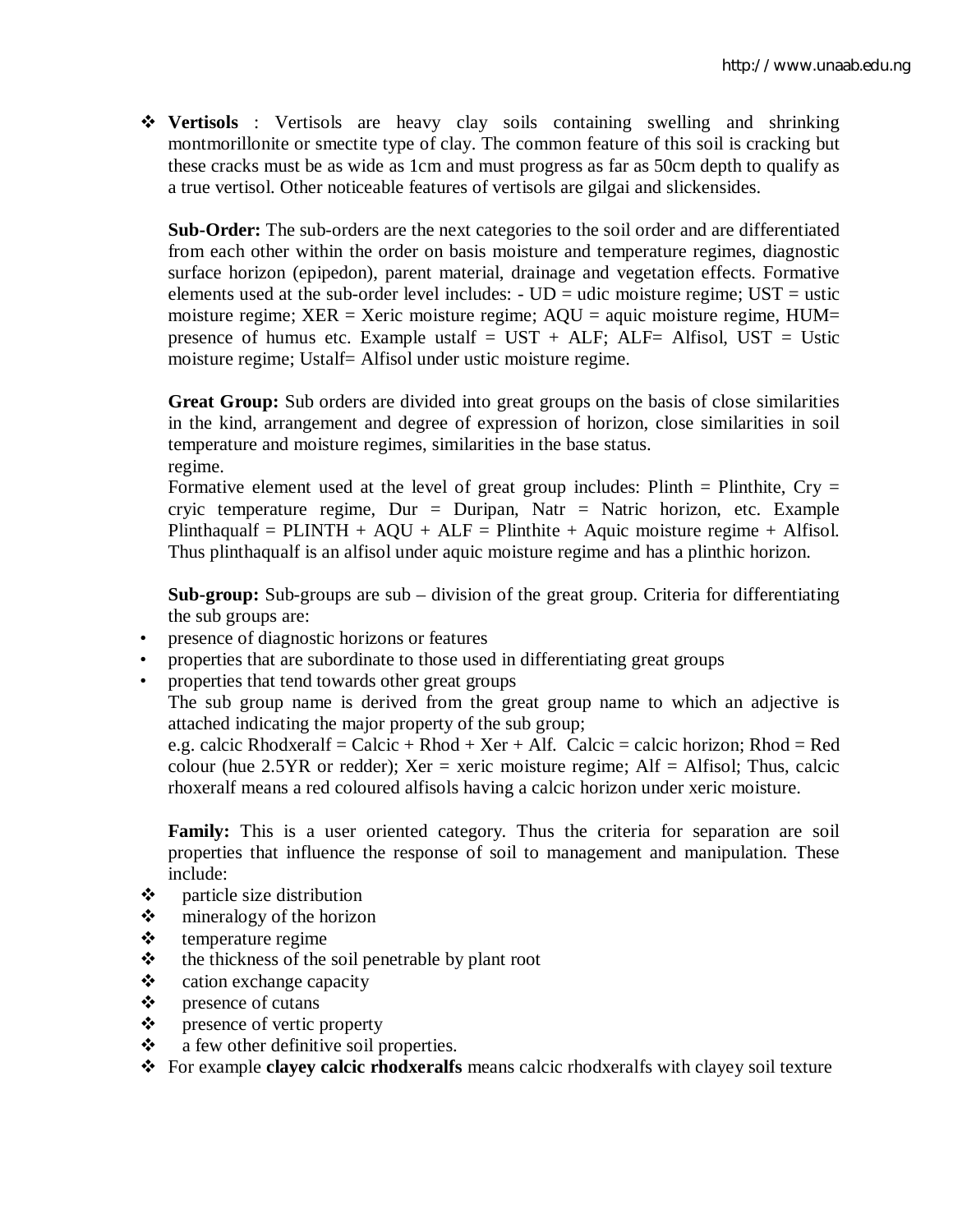**Series:** It is a sub division of the soil family and is a more user oriented class than the family. Separation of the family into series involves more detailed properties of the soil profile. Soil series is given name after the place where it was first encountered. For example, Ibadan series, Iwo series, Apomu series etc

#### **FAO/UNESCO CLASSIFICATION SYSTEM**

The FAO/UNESCO system was developed by a panel set up by UNESCO for providing the basic unit for the soil map of the world. This classification was compiled from diverse systems in term of category and nomenclature. The FAO system has two categories, a higher and a lower one. These categories have not been given name. From their definition, the higher category is equivalent to the great group of the USDA taxonomy while the lower category cannot be fitted into any category of the USDA.

The criteria for classification are similar to those of great group and sub group in the USDA taxonomy. The definition of diagnostic horizons in the FAO system is different from that of the USDA system, although there are many equivalent definitions. For example, argillic horizon in the USDA is the same as argic horizon in the FAO, while Albic, calcic, cambic, duric, histic, melanic, gypsic and nitric horizons has definition similar to those horizons bearing the same nomenclature in the USDA system.

There are 32 reference groups in the FAO (WRB, 2006) system:- Acrisols, Albeluvisols, Alisols, Andosols, Anthrosols, Arenosols, Calcisols, Cambisols, Chernozems, Cryosols, Durisols, Ferralsols, Fluvisols, Gleysols, Cypsisols, Histosols, Kastanozems, Leptosols, Lixisols, Luvisols, Nitosols, Phaeozems, Planosols, Plinthosols, Podzols, Regosols, Solonckak, Solonetz, Stagnosols, Technosols, Umbrisols and Vertisols.

Common group in Nigeria soils are Plinthosols, Ferralsols, Stagnosols (mangrove soils), Alisols (ultisols), Acrisols (ultisols), Luvisols, Lixisols (alfisols), Arenosols, Cambisols and Regosols.

The names of soils are indicated by adding prefix and suffix adjectives from the qualifier lists to the reference group, for example Gleyic Luvisol oxyaquic.

**Acrisols** : Acrisols are soils that have a higher clay content in the subsoil than in the top soil as a result of pedogenic processes (especially clay migration) leading to an argic (argillic) subsoil horizon. Acrisols have in certain depths a low base saturation and low activity clays. Acrisols correlates with Ultisols with low activity clays (USDA).

**Alisols:** Alisols are soils that have a higher clay content in the subsoil than in the top soil as a result of pedogenic processes (especially clay migration) leading to an argic (argillic) subsoil horizon. Alisols have in certain depths a low base saturation and high activity clays throughout the argic horizon. They occur predominantly in humid tropical, humid subtropical and warm temperate regions. Alisols correlates with Ultisols with high activity clays (USDA).

**Arenosols**: Arenosols comprise sandy soils, including both soils developed on residual sand after in situ weathering of usually quartz-rich sediments or rocks, and soils developed in recent deposited sands such as dunes in deserts and beach lands.

**Cambisols:** Cambisols combine soils with at least an incipient subsurface soil formation. Transformation of parent material is evident from structure formation and mostly brownish discoloration, increase clay percentage, and /or carbonate removal. US taxonomy classifies most of these soils as Inceptisols.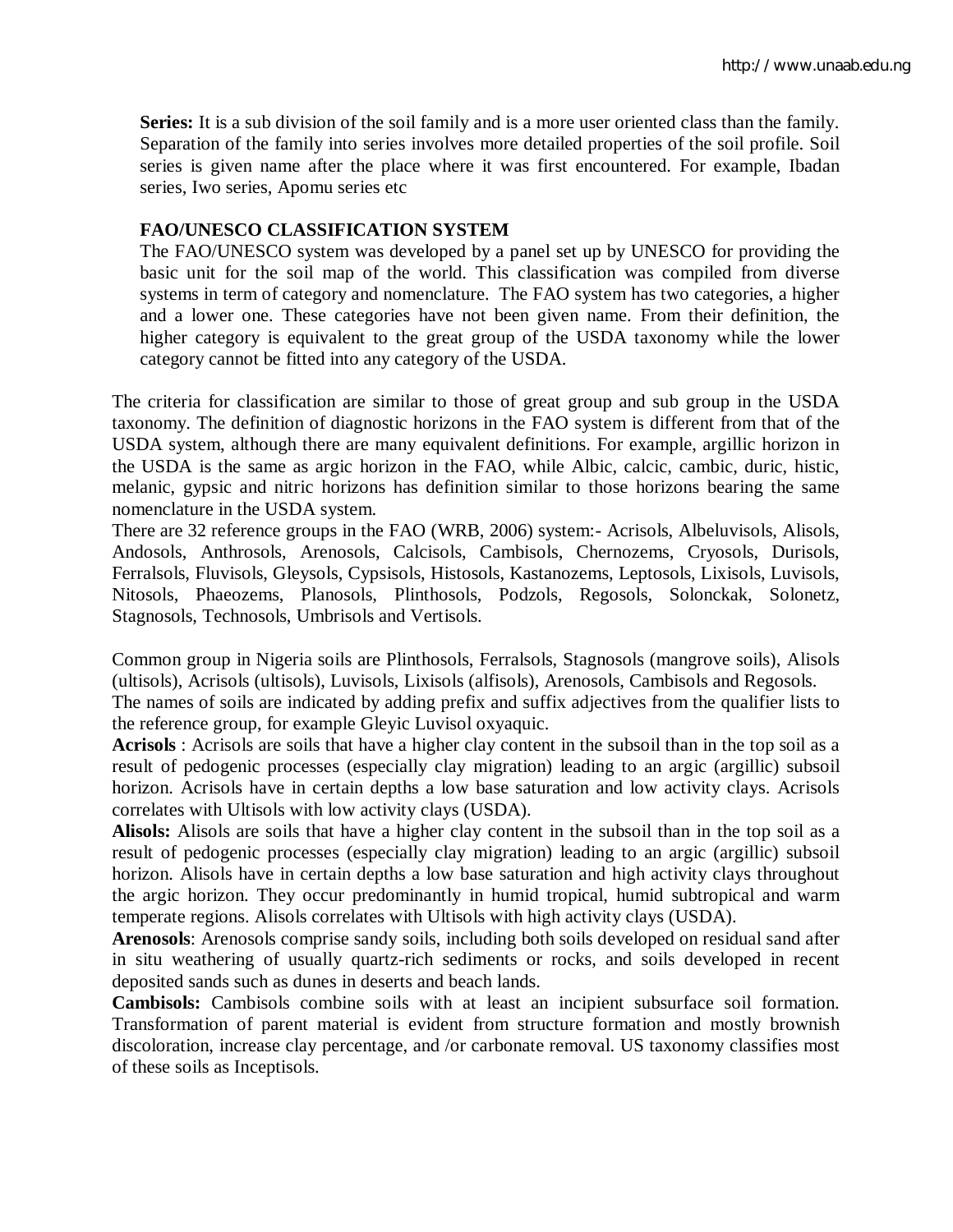**Gleysols**: Gleysols are wetland soils that, unless drained, are saturated with ground water for long enough periods to develop a characteristic gleyic colour pattern. This pattern is essentially made up of reddish, brownish or yellowish colours at ped surfaces and/or in the upper soil layer or layers, in combination with grayish/bluish colours inside the peds and/or deeper in the soil. Many of the WRB Gleysols correlate with the aquic suborder in the USDA taxonomy (Aqualfs, Aquents, Aquepts, aquolls etc).

**Lixisols:** Lixisols comprise of soils that have a higher clay content in the subsoil than in the topsoil as a result of pedogenic processes (especially clay migration) leading to an argic (argillic) subsoil horizon. Lixisols have a high base saturation and low activity clays at certain depths. Lixisols correlates with Alfisols with low activity clays (USDA).

**Luvisols:** Luvisols comprise of soils that have a higher clay content in the subsoil than in the topsoil as a result of pedogenic processes (especially clay migration) leading to an argic (argillic) subsoil horizon. Luvisols have high activity clays throughout the argic horizon and a high base saturation at certain depths. Luvisols correlates with Alfisols with low activity clays (USDA).

#### **Local soil classification Systems**

A number of soil classification systems exist within the country that is native of the country. These includes:-

• Smith and Montgomery (1962); Moss (1957); Jungerius (1964) ; Klinkenberg and Higgins (1968)

However, non of these classification can be said to be national, i.e. they are not nationally acceptable and cannot be apply to the nation because each of the system was either developed for the soils of a given locality or of a given parent material.

### **Soil Classification by Smith and Montgomery**

All the soils classified by Smith and Montgomery are within the central southern part of Nigeria. These soils are formed from igneous and metamorphic rocks.

The schematic diagram below depicts the classification pattern adopted by Smith and Montgomery.

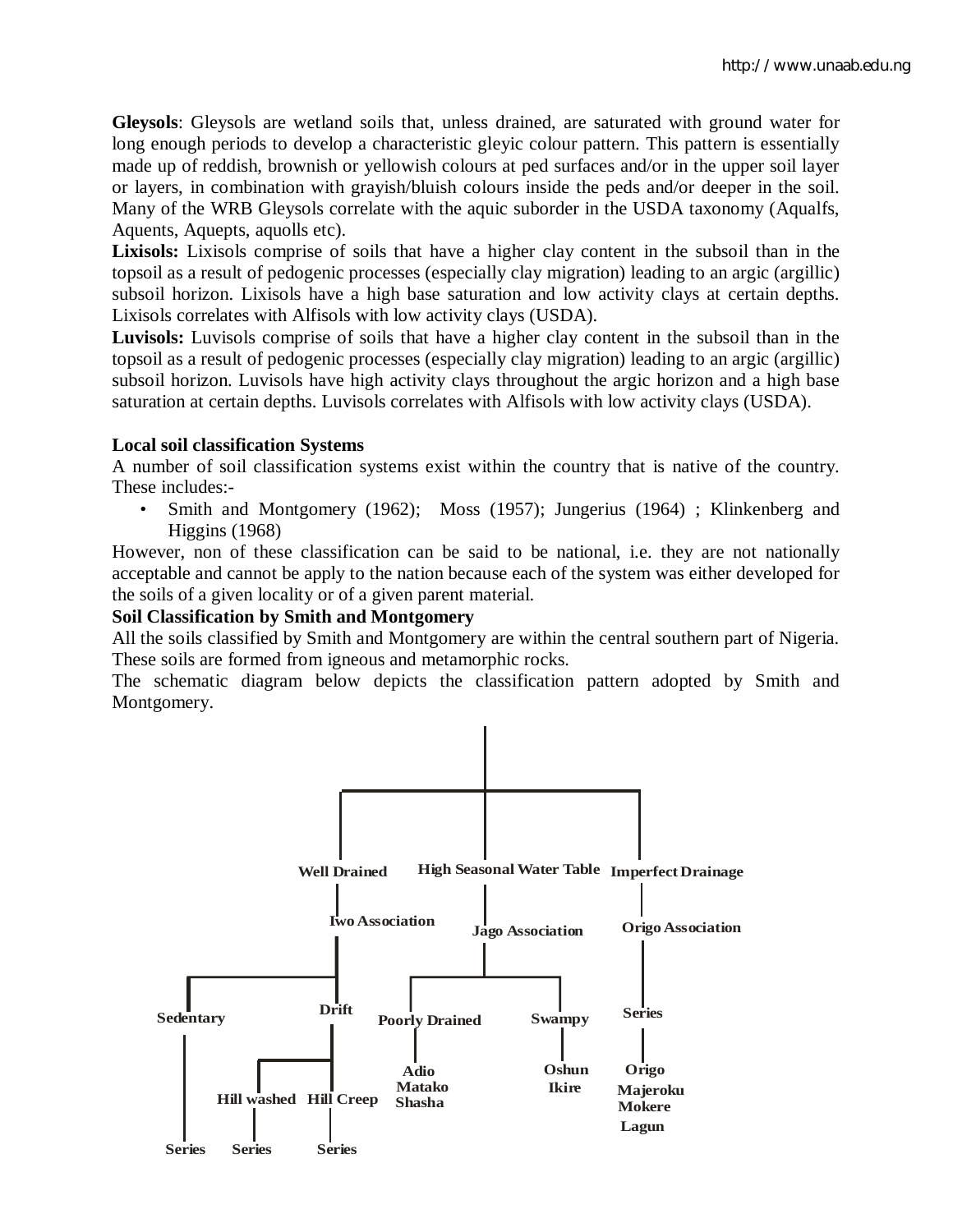# *Soil survey*

Soil survey is a branch of soil science which involves the identification of the different types of soil in a given landscape and the location of their distribution to scale on a map. In addition, soil survey provides information on the quality of the land in terms of their response to management and manipulation.

# *Mapping Unit*

A mapping unit is a geographical unit and it is an area of land within which the greater proportion is occupied by the taxonomic class after which it is named.

# **Purity of Mapping**

The degree of uniformity or heterogeneity in term of kinds of soils within a mapping unit is a measure of its purity. Purity is the proportion of the mapping unit occupied by the profile class after which it is named. Different soil survey organizations have different acceptable purity standards ranging from70 - 85%.

# **Kind of mapping units**

Mapping units have been distinguished based on the amount of inclusion or impurity they contain. Five kind of mapping units have thus been distinguished and these are consociation, association, complex, undifferentiated and miscellaneous/unvisited.

#### **Consociation**

A consociation is a mapping unit with very little inclusion or impurity. It is assumed to contain the profile class after which it is named but in practice the purity of such class may range from 70% to 85%.

#### **Association**

An association is a mapping unit that contain two or more taxonomic class that are nearly equally represented and in which it is very easy to separate one profile class from the other.

# **Complex**

Complex is a mapping unit where more than two taxonomic classes are equally represented and the components are intricately interwoven so that separation, even at large scale is difficult.

#### **Undifferentiated**

This is a mapping unit consisting of a number of taxonomic units that are so intricately interwoven that separation into different units are impossible at any reasonable mapping scale.

#### **Miscellaneous/unvisited**

This is a loosely used term by some survey organization. It refers mainly to areas that cannot be mapped because of rock outcrops, thick forests or other impediments.

# **Principles of soil survey**

The principles of survey can be discussed under five points

- A soil survey must have an objective.
- A soil survey is not the only basis for decision on land use and management, it is only an aid
- Land resources do not consist of soils alone
- A soil map must show soils.
- Soil map and report are complementary..

# **Type of Survey**

Soil survey can be classified using the following criteria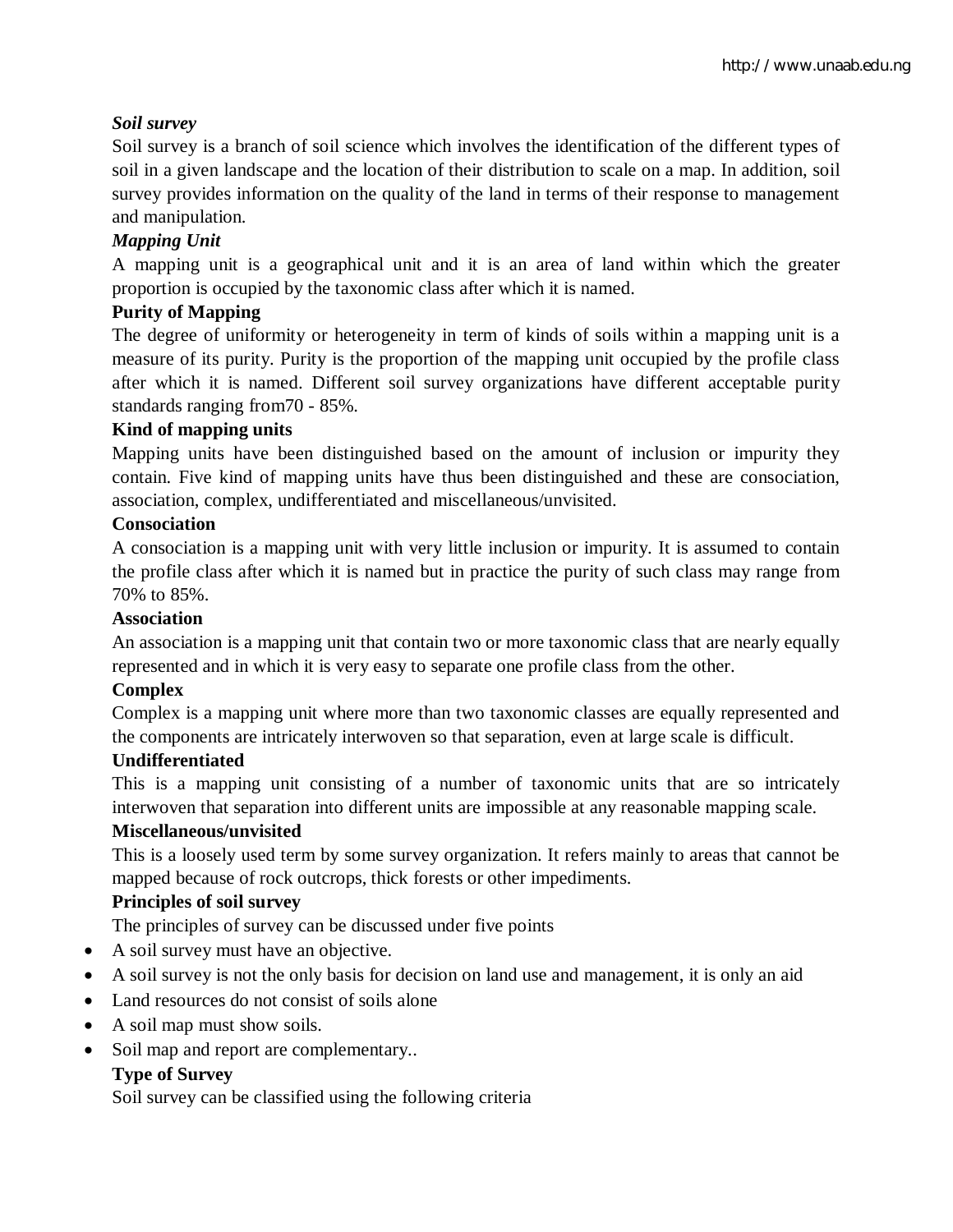Purpose of survey

Regularity of observation

Based on scale of mapping

*Classification by purpose of survey*

**Based on the purpose of survey**, there are two types of survey. These are general purpose and special purpose survey.

A general purpose soil survey is one that is done mainly to add to the already existing inventory of soil information.

A special purpose soil survey is done for specific purpose in mind, e.g. survey for irrigation or survey for citrus plantation.

**Based on regularity of observation**, three kinds of surveys have been distinguished: - free survey, rigid grid and flexible grid.

In **free survey**, there is no rigid pattern of observation.

In **rigid grid survey**, examinations of the soil are done at regular and pre-determined interval. **Flexible grid survey method** is a compromise between the free and rigid grid methods of survey. In this system of survey, the number of observation is fixed but the location of the observation points are not pre-determined and can be fixed at will.

**Based on the scale of mapping**, there are seven kinds of surveys:- compilation, integrated survey, exploratory survey, reconnaissance survey, semi-detailed survey, detailed survey and intensive survey.

**Compilation:** These are soil maps produced by abstraction from other soil surveys. And where they exist they are filled by inferences. The scale is usually at 1: 100,000 or smaller.

**Integrated survey:** This is also known as land system survey. It is based on mapping the total physical environment and the scale is 1: 250,000 or smaller.

**Exploratory survey:** They are usually rapid road traverse made to provide modicum of information about the area that are otherwise unknown. Scale of exploratory survey varies from 1: 2,000,000 to 1,500,000.

**Reconnaissance survey:** They are the smallest scale of survey where the whole area is still covered using remote sensed imageries and the scale is usually 1:250,000

**Semi-Detailed survey:** In a semi-detailed mapping units are usually soil association and the scale of mapping varies from 150,000 to 100, 000.

**Detailed survey:** Detailed surveys are executed using rigid grid method and are usually employed for small area. Scale of observation varies between 1: 10,000 and 1: 25,000. Mapping unit are usually soil series.

**Intensive survey** uses rigid grid approach and mapping units are soil series and phase of soil series. Scale of mapping varies from 1: 1,000 to 1: 10,000.

# **Producing soil survey report**

Soil survey reports take different forms because of the variation in the purpose of the survey and the interest of the client. However, some basic items are common to all soil survey reports. These are:

(a) The physical environment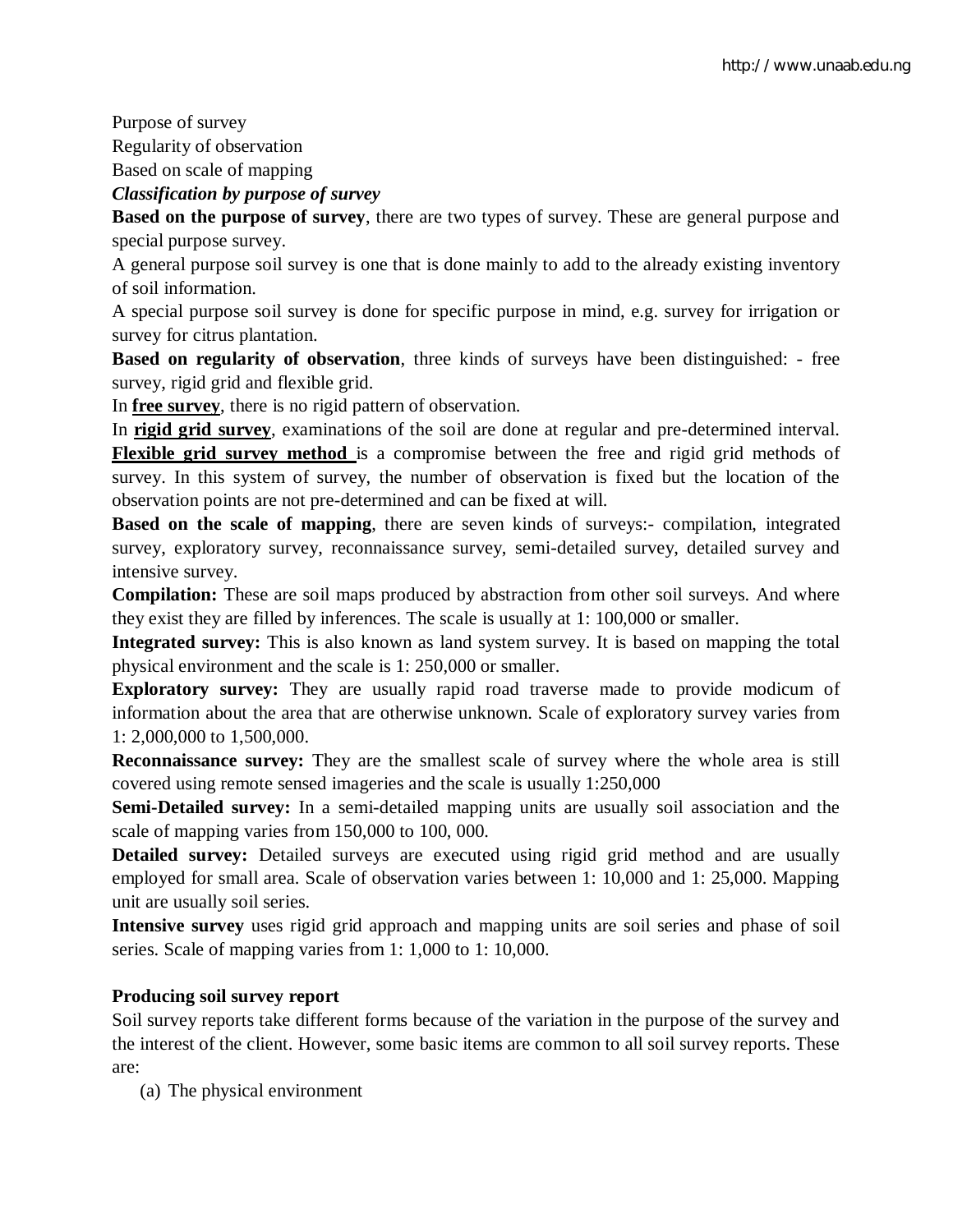- (b) Methodology of the survey
- (c) Description of the soils in terms of mapping unit and classification
- (d) Land evaluation

# *The physical environment*

In the physical environment, the aspects usually discussed are the location and extent, the climate, regional and local relief and topography, geology of the parent materials, vegetation and land use pattern (including mining and agriculture).

**Location:** The location is given in longitude and latitude or the Eastings and Northings (when using GPS). The site is also indicated by small area on a large map where the area of the project is shaded. The approximate area of the land is also given in hectares.

**Climate:** Full information is given on the climatic condition of the area. Data on Rainfall, temperature, relative humidity, wind speed and direction are collected and presented either as tables or as graphs.

**Relief and topography**: Because of the influence of relief on soil formation, the information on it is very vital.

**Geology or parent material:** Knowledge of the parent rock from which the soil is formed is necessary. The difference between geology and parent material become important where the transported material and the geology are different from each other.

#### **Vegetation**

Experience has shown that there is a close association between vegetation and kind of soils. Therefore, information on the vegetation of the project area is important. It is therefore necessary to mention the type, subtype and identification of vegetation.

# **Land Use**

The kind and pattern of land use in the project area must be fully discussed. This include the type of crop cultivated, irrigation practices, area covered, mining activities, constructions if any, and some peculiar characteristics of farming systems e.g. land conservation practices.

#### **Social Economic activities**

The social economic environment of the project area also needs to be mentioned. The presence or absence of market and the marketing potentials of the available markets should be described.

#### **Methodology of the survey**

Here the method used in carrying out the soil survey is spelt out

# **The soils**

This is the main part of the report. In it a full account of the soils, their properties and distribution over the landscape studied are given. Specifically, the aspect of the soils to be mentioned includes:-

- (1) Soil classification: The soil classification systems used are discussed and the criteria of classification are well spelt out. In addition, the categorical level at which the classification was stopped should be mentioned.
- (2) Description of the mapping units: The mapping units are described fully in terms of their extent and major soil properties. Also for each mapping unit, the representative profile class is given and the extent of coverage (purity).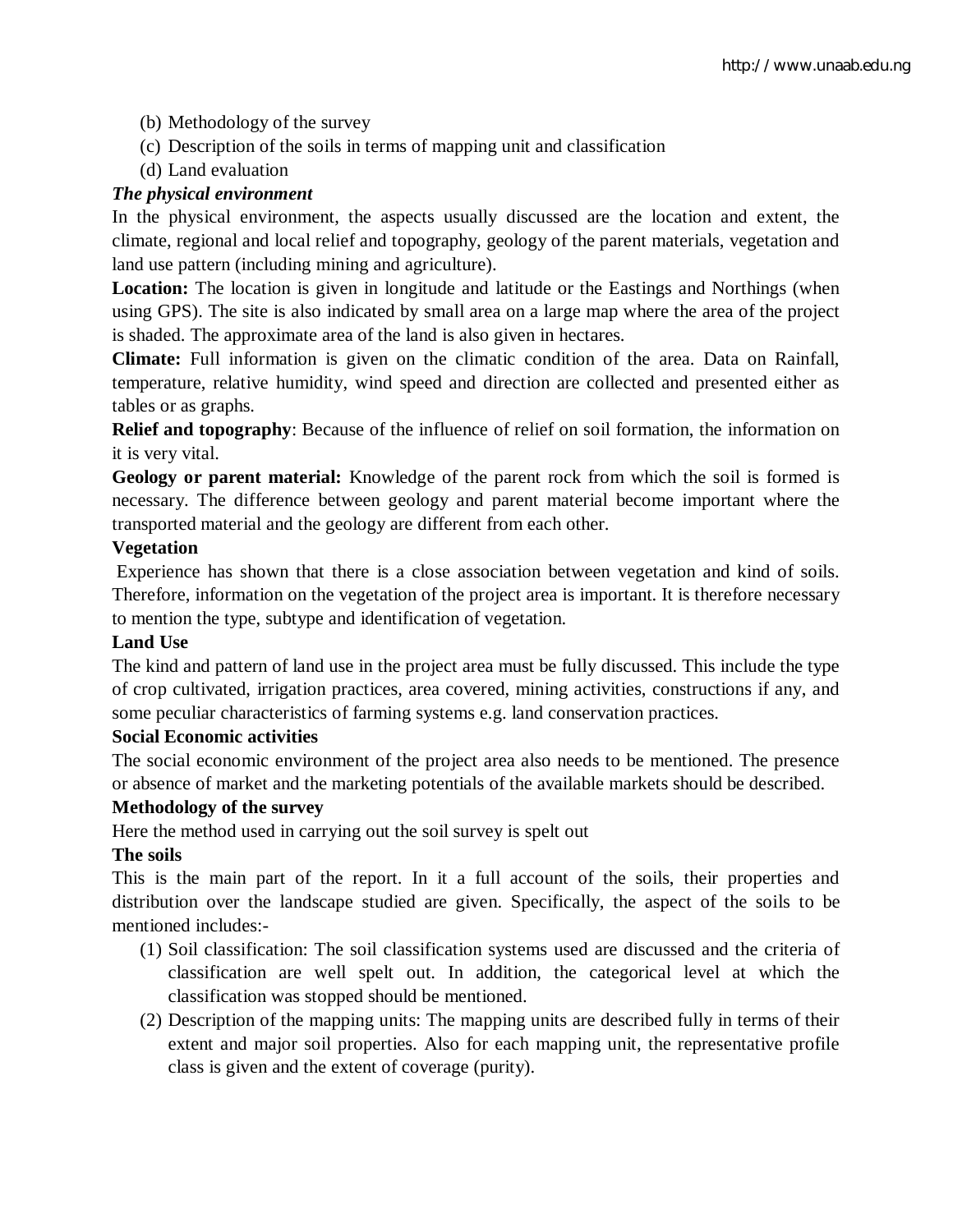# **Soil Survey interpretation and land evaluation**

Land evaluation is the main point most land users are interested in. This is the stage where the potentials of the soils in that area is accessed and their response to management are accessed. The soils can be grouped into:

- 1. Capability classes (Land capability classification)
- 2. Land suitability evaluation classes (FAO framework)
- 3. Irrigation capability classification (US Bureau of land reclamation)
- 4. Fertility capability classification

# **Text figures**

Here the legend of the soil map and land evaluation map are presented. Each map must have its own legend and this must correlate with the map.

# **Appendix**

Various information from which the report has been summarized but which are too voluminous to be included in the main report are presented here. The data presented here include data on profile description and analyzed data.

# **REMOTE SENSING**

Photogrammetry and Remote Sensing is officially defined as "the art, science, and technology of obtaining reliable information from noncontact imaging and other sensor systems about the Earth and its environment, and other physical objects and processes through recording, measuring, analyzing and representation".

Simply speaking, photogrammetry and remote sensing are sciences concerned with the acquisition of information from images. In photogrammetry the emphasis is acquisition of geometric information through measurement, while in remote sensing the emphasis is on the acquisition of thematic information through interpretation. Both measurement and interpretation could be achieved either manually or automatically.

# **Foundations of Remote Sensing**

# **The Electromagnetic Spectrum**

Electromagnetic spectrum is defined as "electromagnetic radiation is energy propagated through space between electric and magnetic fields. The electromagnetic spectrum is the extent of that energy ranging from cosmic rays, gamma rays, X-rays to ultraviolet, visible, and infrared radiation including microwave energy."

# **Electromagnetic Waves**

Electromagnetic waves may be classified by Frequency or wavelength the velocity of ALL electromagnetic waves is equal to the speed of light, which we (along with Einstein) will refer to as c.

# **Wave Phenomena Concepts**

Electromagnetic waves are *radiated* through space. When the energy encounters an object, even a very tiny one like a molecule of air, one of three reactions occurs. The radiation will either be reflected off the object, absorbed by the object, of transmitted through the object. The total amount of radiation that strikes an object is referred to as the *incident radiation*, and is equal to: **reflected radiation + absorbed radiation + transmitted radiation**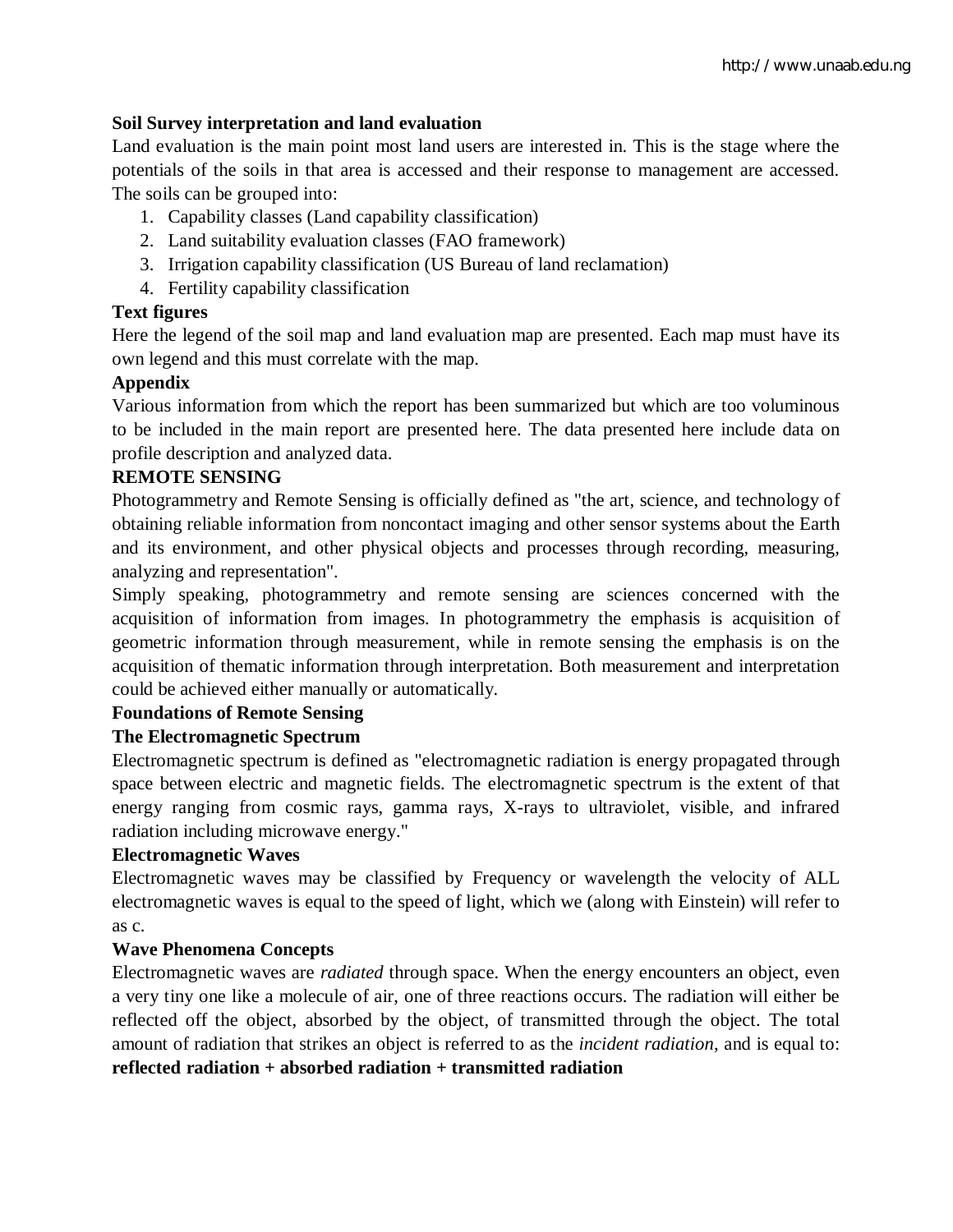In remote sensing, we are largely concerned with REFLECTED RADIATION. This is the radiation that causes our eyes to see colors, causes infrared film to record vegetation, and allows radar images of the earth to be created.

The electric field and the magnetic field are important concepts that can be used to mathematically describe the physical effects of electromagnetic waves.

The electric field vibrates in a direction transverse (i.e. perpendicular) to the direction of travel of the electromagnetic wave.

The magnetic field vibrates in a direction transverse to the direction of the wave AND transverse to the electric field.

POLARIZATION: Polarization is defined by the orientation of the electrical field E. It is usually described in terms of HORIZONTAL POLARIZATION and VERTICAL POLARIZATION. Polarization is most important when discussing RADAR applications of remote sensing.

# **Aerial Photography**

Introduction

Aerial photography has two uses that are of interest within the context of this course:

(1) Cartographers and planners take detailed measurements from aerial photos in the preparation of maps.

(2) Trained interpreters utilize aerial photos to determine land-use and environmental conditions, among other things.

Although both maps and aerial photos present a "bird's-eye" view of the earth, aerial photographs are NOT maps. Maps are orthogonal representations of the earth's surface, meaning that they are directionally and geometrically accurate (at least within the limitations imposed by projecting a 3-dimensional object onto 2 dimensions). Aerial photos, on the other hand, display a high degree of radial distortion. That is, the topography is distorted, and until corrections are made for the distortion, measurements made from a photograph are not accurate. Nevertheless, aerial photographs are a powerful tool for studying the earth's environment.

Because most GISs can correct for radial distortion, aerial photographs are an excellent data source for many types of projects, especially those that require spatial data from the same location at periodic intervals over a length of time. Typical applications include land-use surveys and habitat analysis.

This unit discusses benefits of aerial photography, applications, the different types of photography, and the integration of aerial photographs into GISs.

# **Basic Elements of Air Photo Interpretation**

Novice photo interpreters often encounter difficulties when presented with their first aerial photograph. Aerial photographs are different from "regular" photos in at least three important ways:

- o objects are portrayed from an overhead (and unfamiliar) position.
- o very often, infrared wavelengths are recorded, and
- o photos are taken at scales most people are unaccustomed to seeing

These "basic elements" can aid in identifying objects on aerial photographs.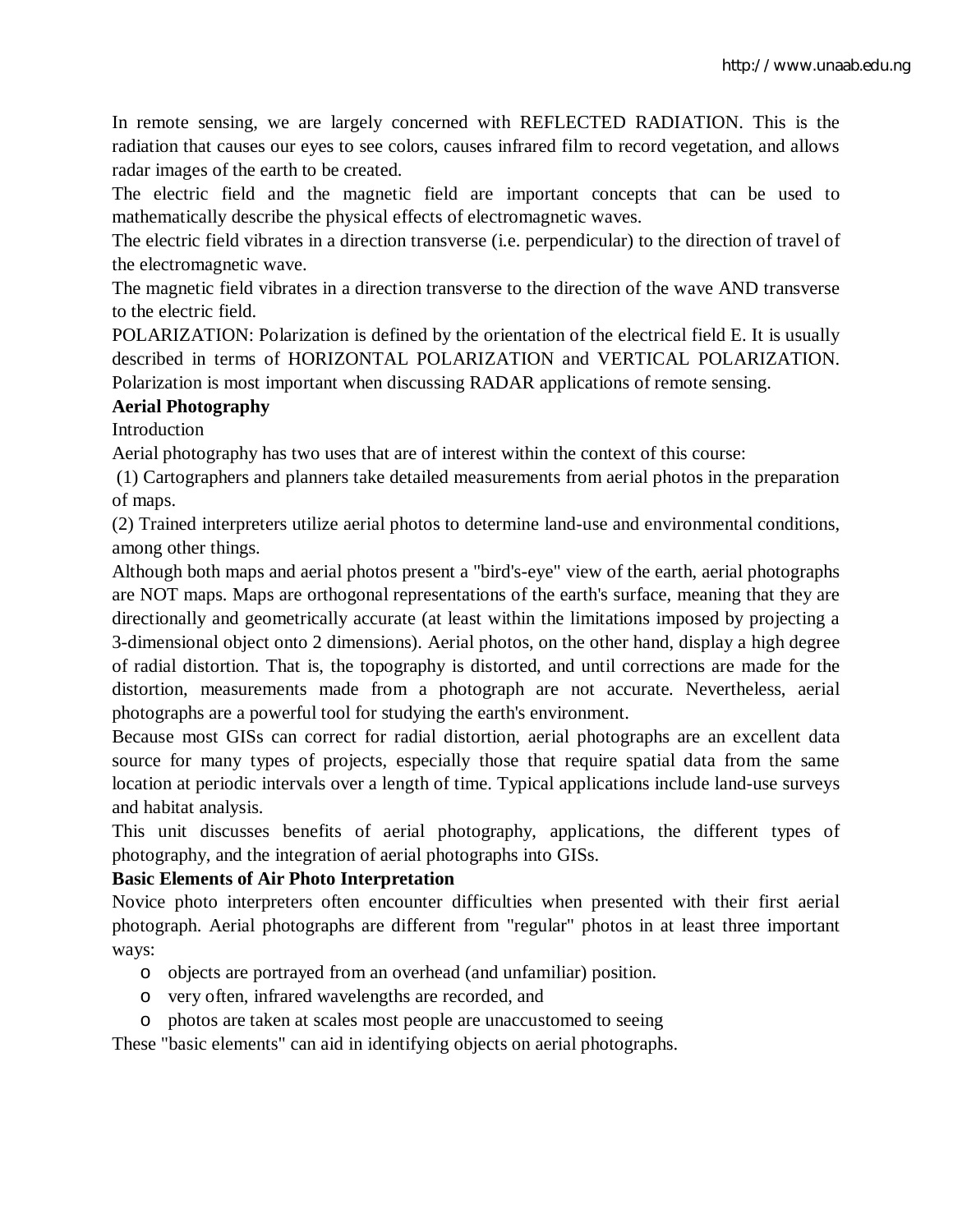**Tone** (also called Hue or Color) -- Tone refers to the relative brightness or color of elements on a photograph. It is, perhaps, the most basic of the interpretive elements because without tonal differences none of the other elements could be discerned.

**Size:** The size of objects must be considered in the context of the scale of a photograph. The scale will help you determine if an object is a stock pond or Lake Minnetonka.

**Shape:** refers to the general outline of objects. Regular geometric shapes are usually indicators of human presence and use. Some objects can be identified almost solely on the basis of their shapes.

**Texture:** The impression of "smoothness" or "roughness" of image features is caused by the frequency of change of tone in photographs. It is produced by a set of features too small to identify individually. Grass, cement, and water generally appear "smooth", while a forest canopy may appear "rough".

**Pattern** *(spatial arrangement):*- The patterns formed by objects in a photo can be diagnostic. Consider the difference between (1) the random pattern formed by an unmanaged area of trees and (2) the evenly spaced rows formed by an orchard.

**Shadow:** Shadows aid interpreters in determining the height of objects in aerial photographs. However, they also obscure objects lying within them.

**Site:** refers to topographic or geographic location. This characteristic of photographs is especially important in identifying vegetation types and landforms. For example, large circular depressions in the ground are readily identified as sinkholes in central Florida, where the bedrock consists of limestone. This identification would make little sense, however, if the site were underlain by granite.

**Association:** Some objects are always found *in association with* other objects. The context of an object can provide insight into what it is. For instance, a nuclear power plant is not (generally) going to be found in the midst of single-family housing.

# **Advantages of Aerial Photography over Ground-Based Observation**

Aerial photography offers an improved vantage point.

Aerial photography has the capability to stop action.

It provides a permanent recording.

It has broader spectral sensitivity than the human eye.

It has better spatial resolution and geometric fidelity than many ground-based sensing methods.

# **Types of Aerial Photography**

- o Black and White
- o Color (True color or false color)
- o Color Infrared

# **LAND USE PLANNING**

# **Soil Survey information and land use planning**

Land comprises the physical environment, including climate, relief, soils, hydrology and vegetation, to the extent that these influence potential for land use. It includes the results of past and present human activities.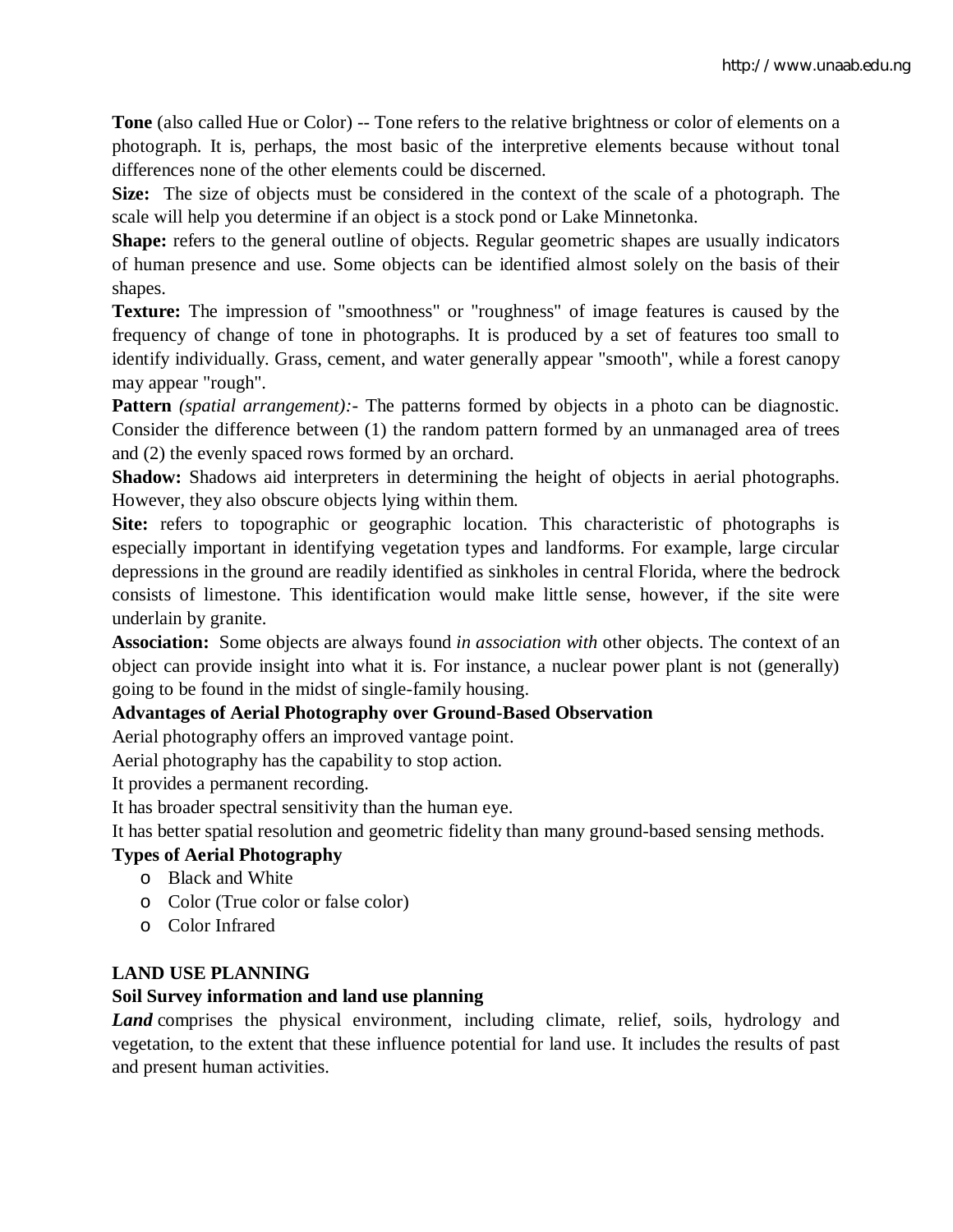*Planning* is the process of allocating resources, including time, capital, and labor, in the face of limited resources, in the short, medium or long term, in order to produce maximum *benefits* to a defined group.

Land use planning is the process of allocating uses to land areas, and resources to those uses.

The function of land use planning is to guide decisions on land use in such a way that the resources of the environment are put to the most beneficial use for man, whiles at the same time conserving those resources for the future.

*Land evaluation* is concerned with the assessment of land performance when used for specified purposes.

# **Why plan land use?**

- To provide maximum *economic benefit* to the individual land owner or operator (e.g. farm planning)
- To prevent or solve *conflicts* between individuals and other individuals or with the needs and values of society as a whole.

Land use planning process involves:-

- recognition of a need for change;
- identification of aims;
- formulation of proposals, involving alternative forms of land use, and recognition of their main requirements;
- recognition and delineation of the different types of land present in the area;
- comparison and evaluation of each type of land for the different uses;
- selection of a preferred use for each type of land;
- project design, or other detailed analysis of a selected set of alternatives for distinct parts of the area; This, in certain cases, may take the form of a feasibility study.
- decision to implement;
- implementation;
- monitoring of the operation.

# **Concept, Principles and Justification of Land-Use Planning**

Decisions on land use have always been part of the evolution of human society. The need for land use planning is frequently brought about, however, by changing needs and pressures, involving competing uses for the same land. The function of land use planning is to guide decisions on land use in such a way that the resources of the environment are put to the most beneficial use for man, Land evaluation is concerned with the assessment of land performance when used for specified purposes.

# **The aims of land evaluation**

Land evaluation may be concerned with present land performance. Frequently however, it involves change and its effects: with change in the use of land and in some cases change in the land itself.

Evaluation takes into consideration the economics of the proposed enterprises, the social consequences for the people of the area and the country concerned, and the consequences, beneficial or adverse, for the environment. Thus land evaluation should answer the following questions: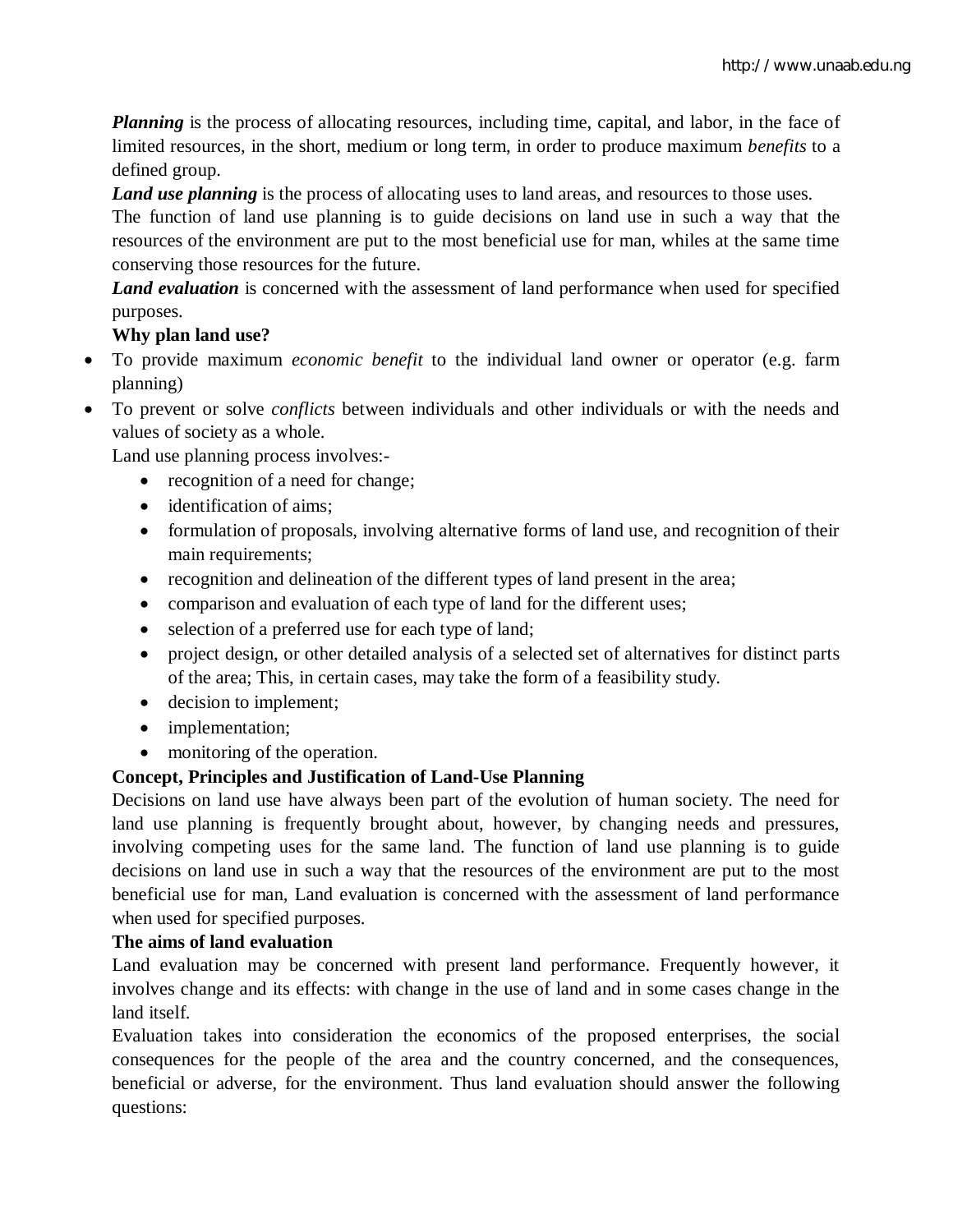- How is the land currently managed, and what will happen if present practices remain unchanged?

- What improvements in management practices, within the present use, are possible?
- What other uses of land are physically possible and economically and socially relevant?
- Which of these uses offer possibilities of sustained production or other benefits?
- What adverse effects, physical, economic or social, are associated with each use?

- What recurrent input levels are necessary to bring about the desired production and minimize the adverse effects? What are the benefits of each form of use?

If the introduction of a new use involves significant change in the land itself, as for example in irrigation schemes, then the following additional questions should be answered:

- What changes in the condition of the land are feasible and necessary, and how can they be brought about?

- What non-recurrent inputs are necessary to implement these changes?

The evaluation process does not in itself determine the land use changes that are to be carried out, but provides data on the basis of which such decisions can be taken.

# **Land evaluation and land use planning**

Land evaluation is only part of the process of land use planning. Its precise role varies in different circumstances. In the present context it is sufficient to represent the land use planning process by the following generalized sequence of activities and decisions:

- i. recognition of a need for change;
- ii. identification of aims;
- iii. formulation of proposals, involving alternative forms of land use, and recognition of their main requirements;
- iv. recognition and delineation of the different types of land present in the area;
- v. comparison and evaluation of each type of land for the different uses;
- vi. selection of a preferred use for each type of land;
- vii. project design, or other detailed analysis of a selected set of alternatives for distinct parts of the area; this, in certain cases, may take the form of a feasibility study.
- viii. decision to implement;
- ix. implementation;
- x. monitoring of the operation.

Land evaluation plays a major part in stages iii, iv and v of the above sequence, and contributes information to the subsequent activities. Thus land evaluation is preceded by the recognition of the need for some change in the use to which land is put; this may be the development of new productive uses, such as agricultural development schemes or forestry plantations, or the provision of services, such as the designation of a national park or recreational area.

Recognition of this need is followed by identification of the aims of the proposed change and formulation of general and specific proposals. The evaluation process itself includes description of a range of promising kinds of use, and the assessment and comparison of these with respect to each type of land identified in the area. This leads to recommendations involving one or a small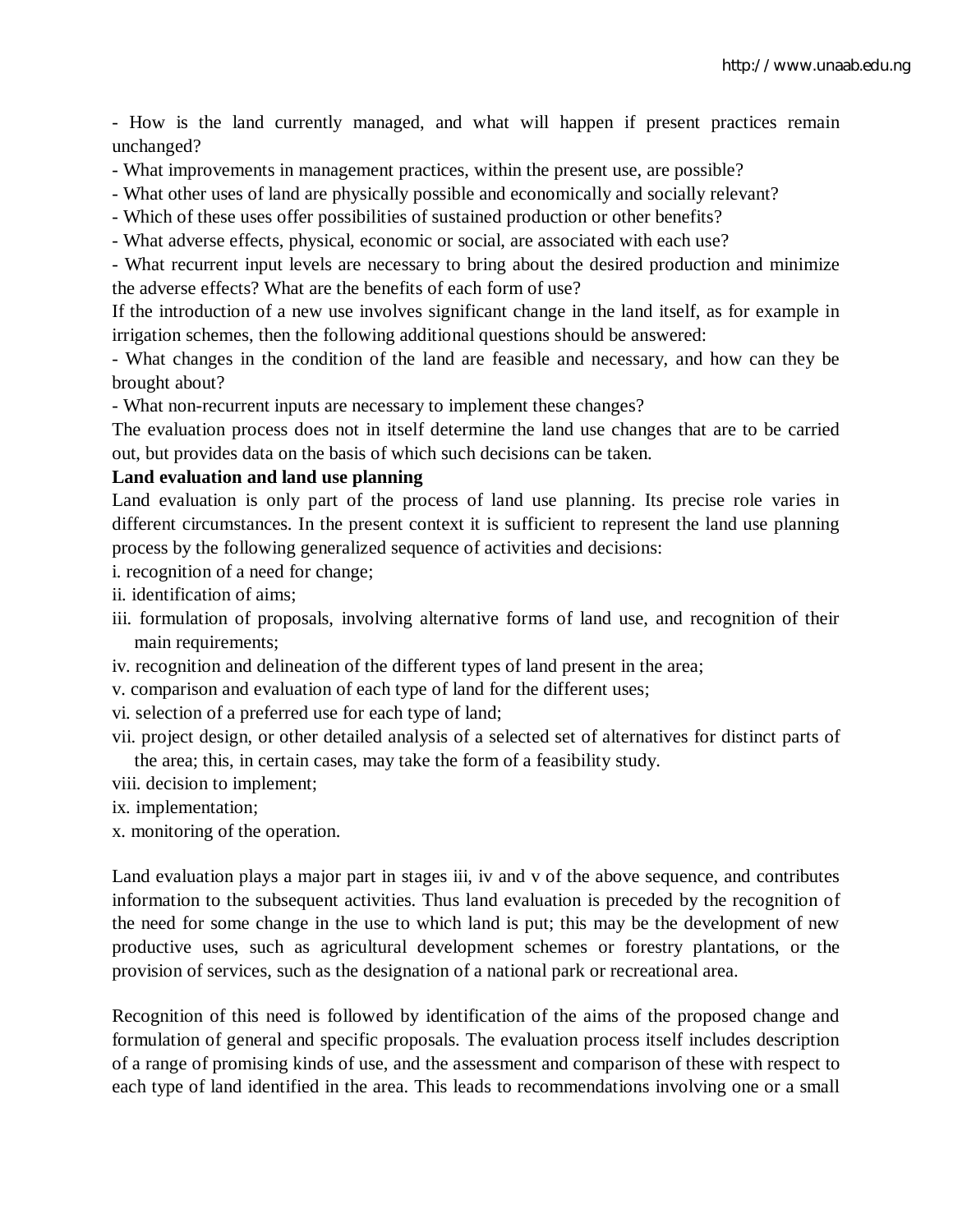number of preferred kinds of use. These recommendations can then be used in making decisions on the preferred kinds of land use for each distinct part of the area. Later stages will usually involve further detailed analysis of the preferred uses, followed, if the decision to go ahead is made, by the implementation of the development project or other form of change, and monitoring of the resulting systems.

# **Principles**

Certain principles are fundamental to the approach and methods employed in land evaluation. These basic principles are as follows:

- o Land suitability is assessed and classified with respect to specified kinds of use
- o Evaluation requires a comparison of the benefits obtained and the inputs needed on different types of land
- o A multidisciplinary approach is required
- o Evaluation is made in terms relevant to the physical economic and social context of the area concerned

Suitability refers to use on a sustained basis

o Evaluation involves comparison of more than a single kind of use

# **Basic concepts**

Certain concepts and definitions are needed as a basis for the subsequent discussion. These concern the land itself, kinds of land use, land characteristics and qualities, and improvements made to land.

# **Land**

Land comprises the physical environment, including climate, relief, soils, hydrology and vegetation, to the extent that these influence potential for land use.

A land mapping unit is a mapped area of land with specified characteristics. Land mapping units are defined and mapped by natural resource surveys, e.g. soil survey, forest inventory.

# **Land use**

Suitability evaluation involves relating land mapping units to specified types of land use.

# **Major Kinds of Land Use and Land Utilization Types**

**A major kind of land use** is a major subdivision of rural land use, such as rainfed agriculture, irrigated agriculture, grassland, forestry, or recreation.

**A land utilization type** is a kind of land use described or defined in a degree of detail greater than that of a major kind of land use. In detailed or quantitative land evaluation studies, the kinds of land use considered will usually consist of land utilization types.

Some examples of land utilization types are:

i. Rainfed annual cropping based on groundnuts with subsistence maize, by smallholders with low capital resources, using cattle drawn farm implements, with high labour intensity, on freehold farms of 5-10 ha.

ii. Farming similar to (i) in respect of production, capital, labour, power and technology, but farms of 200-500 ha operated on a communal basis.

iii. Commercial wheat production on large freehold farms, with high capital and low labour intensity, and a high level of mechanization and inputs.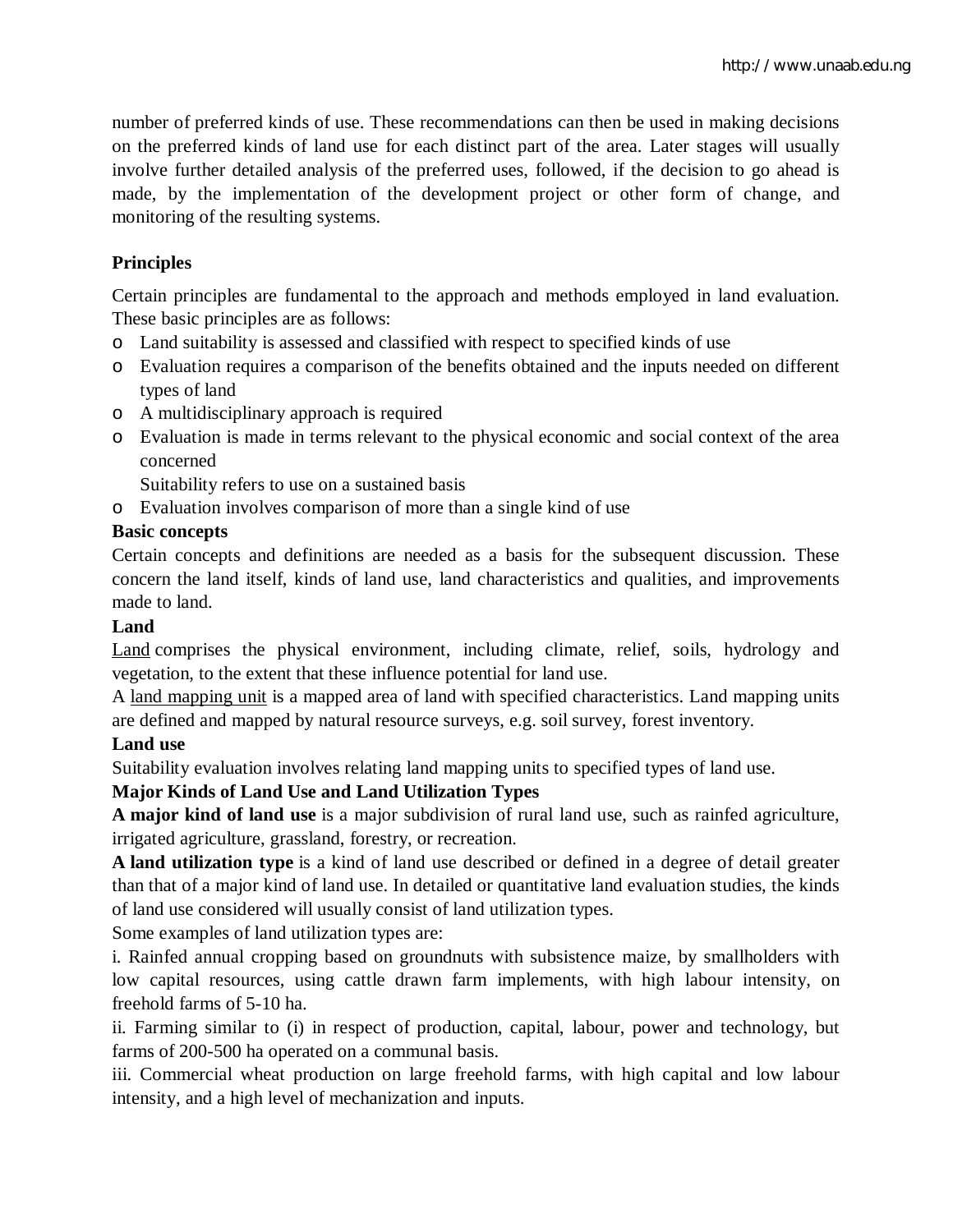iv. Extensive cattle ranching, with medium levels of capital and labour intensity, with land held and central services operated by a governmental agency.

v. Softwood plantations operated by a government Department of Forestry, with high capital intensity, low labour intensity, and advanced technology.

vi. A national park for recreation and tourism.

# **Multiple and Compound Land Use**

Two terms, multiple and compound land utilization types, refer to situations in which more than one kind of land use is practiced within an area.

A multiple land utilization type consists of more than one kind of use simultaneously undertaken on the same area of land, each use having its own inputs, requirements and produce. Example is a timber plantation used simultaneously as a recreational area.

A compound land utilization type consists of more than one kind of use undertaken on areas of. land which for purposes of evaluation are treated as a single unit. Mixed farming involving both arable use and grazing is an example.

Land utilization types are defined for the purpose of land evaluation. Their description need not comprise the full range of farm management practices, but only those related to land management and improvement.

# **Land characteristics, land qualities and diagnostic criteria**

**A land characteristic** is an attribute of land that can be measured or estimated. Examples are slope angle, rainfall, soil texture, available water capacity, biomass of the vegetation, etc.

**A land quality** is a complex attribute of land which acts in a distinct manner in its influence on the suitability of land for a specific kind of use. Land qualities may be expressed in a positive or negative way. Examples are moisture availability, erosion resistance, flooding hazard, nutritive value of pastures, accessibility. Where data are available, aggregate land qualities may also be employed, e.g. crop yields, mean annual increments of timber species.

**A diagnostic criterion** is a variable which has an understood influence upon the output from, or the required inputs to, a specified use, and which serves as a basis for assessing the suitability of a given area of land for that use. This variable may be a land quality, a land characteristic, or a function of several land characteristics. For every diagnostic criterion there will be a critical value or set of critical values which are used to define suitability class limits.

# **Land suitability and land capability**

The term "land capability" is viewed by some as the inherent capacity of land to perform at a given level for a general use, and suitability as a statement of the adaptability of a given area for a specific kind of land use; others see capability as a classification of land primarily in relation to degradation hazards, whilst some regard the terms "suitability" and "capability" as interchangeable.

# **Land suitability classifications**

Land suitability is the fitness of a given type of land for a defined use. The land may be considered in its present condition or after improvements.

# **Structure of the suitability classification**

- i. Land Suitability Orders: reflecting kinds of suitability.
- ii. Land Suitability Classes: reflecting degrees of suitability within Orders.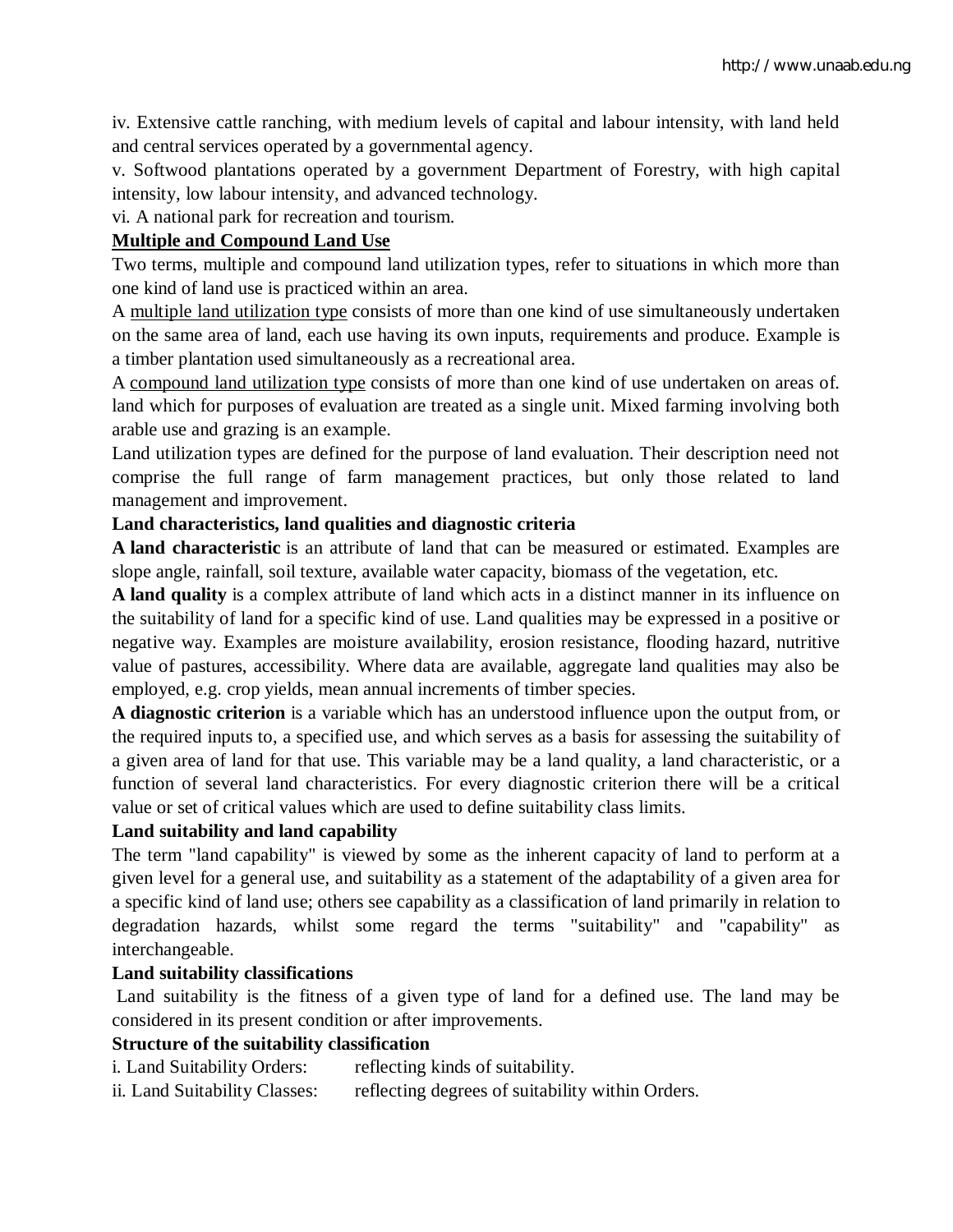iii. Land Suitability Subclasses: reflecting kinds of limitation, or main kinds of improvement measures required, within classes.

iv. Land Suitability Units: reflecting minor differences in required management within subclasses.

### **Land Suitability Orders**

Land suitability Orders indicate whether land is assessed as suitable or not suitable for the use under consideration. There are two orders represented in maps, tables, etc. by the symbols S and N respectively.

**Order S Suitable**: Land on which sustained use of the kind under consideration is expected to yield benefits which justify the inputs, without unacceptable risk of damage to land resources.

**Order N Not Suitable:** Land which has qualities that appear to preclude sustained use of the kind under consideration.

#### **Land Suitability Classes**

Land suitability Classes reflect degrees of suitability. The classes are numbered consecutively, by Arabic numbers, in sequence of decreasing degrees of suitability within the Order.

| Class S1 Highly Suitable:        | Land having no significant limitations to sustained application of a<br>given use, or only minor limitations that will not significantly<br>reduce productivity.                             |
|----------------------------------|----------------------------------------------------------------------------------------------------------------------------------------------------------------------------------------------|
| Class S2 Moderately<br>Suitable: | Land having limitations which in aggregate are moderately severe<br>for sustained application of a given use; the limitations will reduce<br>productivity or benefits and increase required. |
| Class S3 Marginally<br>Suitable: | Land having limitations which in aggregate are severe for sustained<br>application of a given use and will so reduce productivity or<br>benefits, or increase required inputs.               |

In a quantitative classification, both inputs and benefits must be expressed in common measurable terms, normally economic. Differences in degrees of suitability are determined mainly by the relationship between benefits and inputs.

Within the Order Not Suitable, there are normally two Classes:

|               |                                                                           |  | Class N1 Currently Land having limitations which may be surmountable in time but which |  |  |  |  |  |  |
|---------------|---------------------------------------------------------------------------|--|----------------------------------------------------------------------------------------|--|--|--|--|--|--|
| Not Suitable: | cannot be corrected with existing knowledge at currently acceptable cost. |  |                                                                                        |  |  |  |  |  |  |
| Class         |                                                                           |  | $N2$ Land having limitations which appear as severe as to preclude any                 |  |  |  |  |  |  |
| Permanently   |                                                                           |  | Not possibilities of successful sustained use of the land in the given manner.         |  |  |  |  |  |  |
| Suitable:     |                                                                           |  |                                                                                        |  |  |  |  |  |  |

Quantitative definition of these classes is normally unnecessary, since by definition both are uneconomic for the given use.

#### **Land Suitability Subclasses**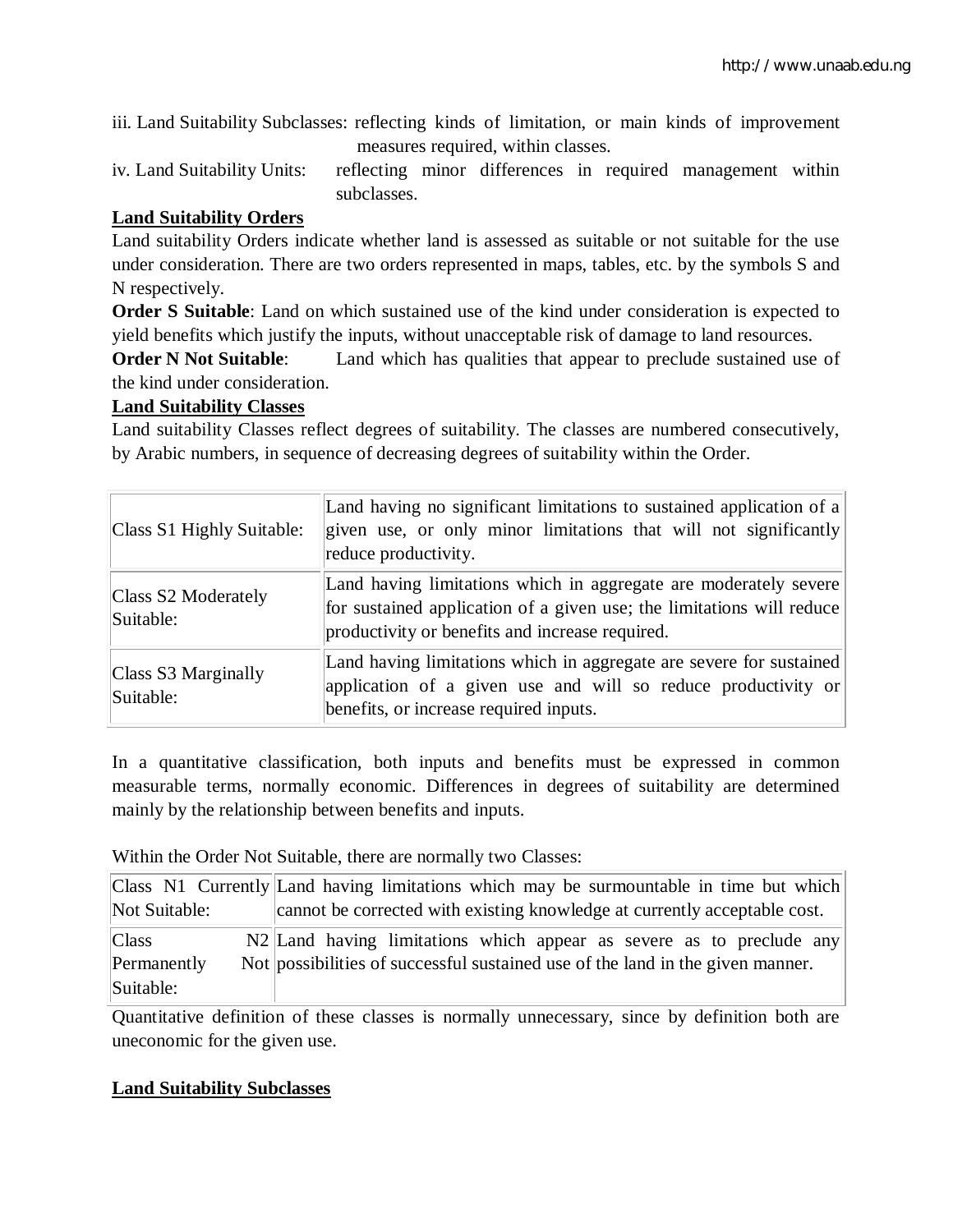Land Suitability Subclasses reflect kinds of limitations, e.g. moisture deficiency, erosion hazard. Subclasses are indicated by lower-case letters with mnemonic significance, e.g. S2m, S2e, S3me.

# **Land Suitability Units**

Land suitability units are subdivisions of a subclass. All the units within a subclass have the same degree of suitability at the class level and similar kinds of limitations at the subclass level. Suitability units are distinguished by Arabic numbers following a hyphen, e.g. S2e-1, S2e-2. **Conditional Suitability**

The designation Conditionally Suitable may be added in certain instances to condense and simplify presentation. This is necessary to cater for circumstances where small areas of land, within the survey area, may be unsuitable or poorly suitable for a particular use under the management specified for that use, but suitable given that certain conditions are fulfilled.

Conditionally Suitable is a phase of the Order Suitable. It is indicated by a lower case letter c between the order symbol and the class number, e.g. Sc2. The conditionally suitable phase, subdivided into classes if necessary, is always placed at the bottom of the listing of S classes. The phase indicates suitability after the condition(s) have been met.

Conditionally Suitable phase may only be employed if all of the following stipulations are met:

i. Without the condition(s) satisfied, the land is either not suitable or belongs to the lowest suitable class.

ii. Suitability with the condition(s) satisfied is significantly higher (usually at least two classes).

iii. The extent of the conditionally suitable land is very small with respect to the total study area.

# **Qualitative and Quantitative Classifications**

*Qualitative* classification is one in which relative suitability is expressed in qualitative terms only, without precise calculation of costs and returns.

*Qualitative* classifications are based mainly on the physical productive potential of the land, with economics only present as a background. Quantitative classifications normally involve considerable use of economic criteria, i.e. costs and prices, applied both to inputs and production.

# **Classifications of Current and Potential Suitability**

A classification of current suitability refers to the suitability for a defined use of land in its present condition, without major improvements.

A classification of potential suitability refers to the suitability, for a defined use, of land units in their condition at some future date, after specified major improvements have been completed where necessary.

# **The results of land suitability evaluation**

The results of an evaluation will usually include the following types of information, the extent to which each is included varying with the scale and intensity of the study.

- i. The context, physical, social and economic, on which the evaluation is based.
- ii. Description of land utilization types or of major kinds of land use which are relevant to the area.
- iii. Maps, tables and textual matter showing degrees of suitability of land mapping units for each of the kinds of land use considered, together with the diagnostic criteria.
- iv. Management and improvement specifications for each land utilization type with respect to each land mapping unit for which it is suitable.